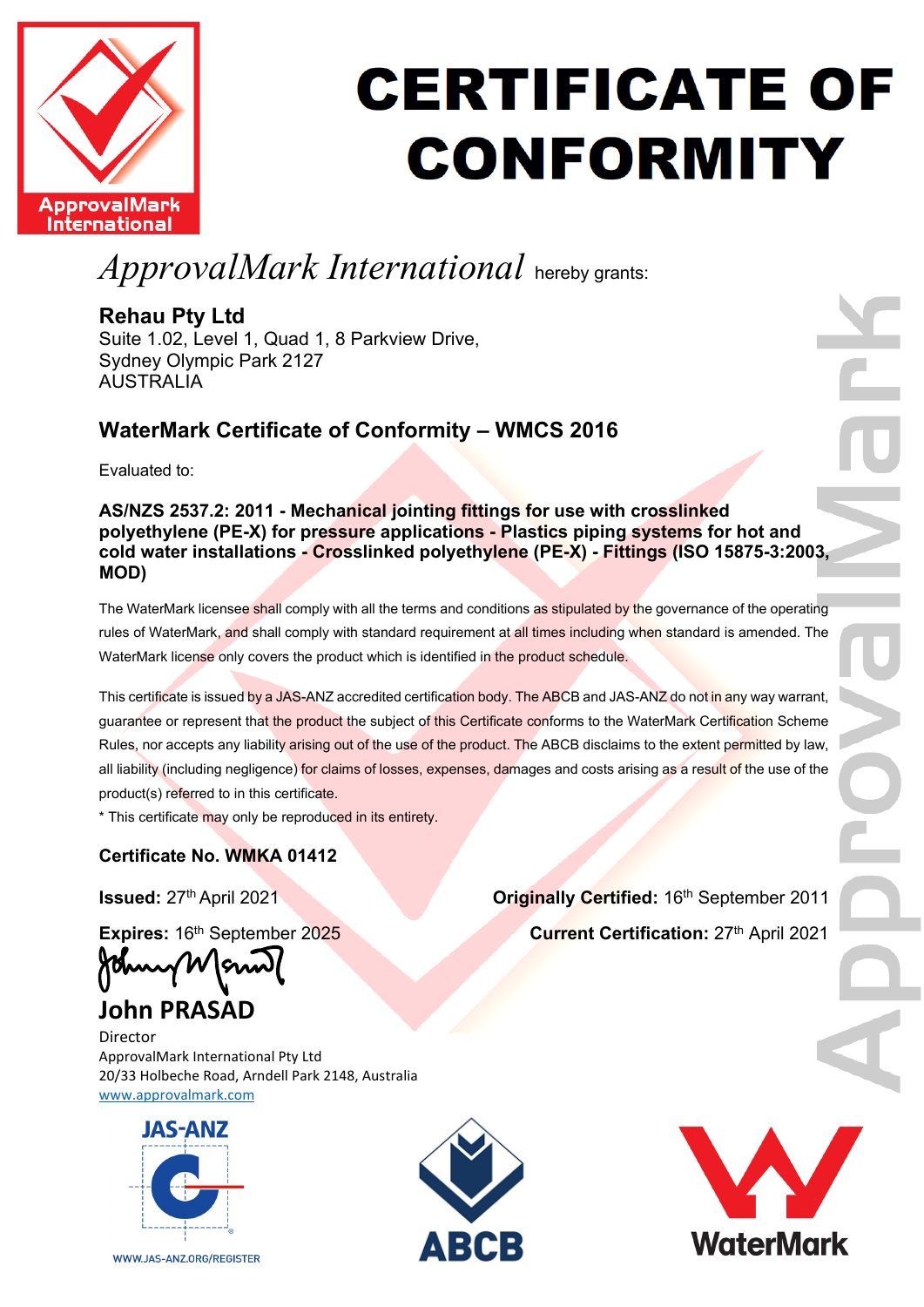

#### **REHAU PTY LTD**

Suite 1.02, Level 1, Quad 1, 8 Parkview Drive, Sydney Olympic Park 2127 AUSTRALIA

#### **WaterMark Certificate of Conformity – WMCS 2016**

Evaluated to:

**AS/NZS 2537.2: 2011 - Mechanical jointing fittings for use with crosslinked polyethylene (PE-X) for pressure applications - Plastics piping systems for hot and cold water installations - Crosslinked polyethylene (PE-X) - Fittings (ISO 15875-3:2003, MOD)**

| Model Id | <b>Model Name</b>   | <b>Brand</b> | <b>Product Description</b>                              | <b>Endorsement Date</b>  |
|----------|---------------------|--------------|---------------------------------------------------------|--------------------------|
|          |                     | <b>Name</b>  |                                                         |                          |
| 118003   | <b>RAUTITAN ONE</b> | REHAU        | No.19 BP Elbow 20-G3/4" ext.<br>200mm MI RAUTITAN MX +G | 6 <sup>th</sup> May 2016 |
| 137003   | <b>RAUTITAN MX</b>  | <b>REHAU</b> | Connecting Barb 32mm                                    | 6th May 2016             |
| 137007   | <b>RAUTITAN MX</b>  | <b>REHAU</b> | <b>Connecting Barb 25mm</b>                             | 6 <sup>th</sup> May 2016 |
| 137064   | <b>RAUTITAN MX</b>  | <b>REHAU</b> | No.27 T-Piece 40-32-32                                  | 6 <sup>th</sup> May 2016 |
| 137073   | <b>RAUTITAN MX</b>  | <b>REHAU</b> | No.24 T-Piece 40-40-40                                  | 6 <sup>th</sup> May 2016 |
| 137074   | <b>RAUTITAN MX</b>  | <b>REHAU</b> | No.25 T-Piece 63-40-63                                  | 6 <sup>th</sup> May 2016 |
| 137083   | <b>RAUTITAN MX</b>  | <b>REHAU</b> | No. 15 BP Elbow FI (square<br>plate)                    | 6 <sup>th</sup> May 2016 |
| 137084   | <b>RAUTITAN MX</b>  | <b>REHAU</b> | No.25 T-Piece 63-50-63                                  | 6th May 2016             |
| 137089   | <b>RAUTITAN MX</b>  | <b>REHAU</b> | No.25 T-Piece 50-40-50                                  | 6th May 2016             |
| 137094   | <b>RAUTITAN MX</b>  | <b>REHAU</b> | No.12 Elbow 45 Degree 50mm                              | 6 <sup>th</sup> May 2016 |
| 137104   | <b>RAUTITAN MX</b>  | <b>REHAU</b> | No.12 Elbow 45 Degree 63mm                              | 6 <sup>th</sup> May 2016 |
| 137124   | <b>RAUTITAN MX</b>  | <b>REHAU</b> | No. 14 Elbow 16mm x 3/4" Fl                             | 6 <sup>th</sup> May 2016 |
| 137134   | <b>RAUTITAN MX</b>  | <b>REHAU</b> | No.14 Elbow 20mm x 3/4" FI                              | 6 <sup>th</sup> May 2016 |
| 137135   | <b>RAUTITAN MX</b>  | <b>REHAU</b> | No.30 T-Piece 40-1.1/4-40                               | 6th May 2016             |
| 137144   | <b>RAUTITAN MX</b>  | <b>REHAU</b> | No.62 TapConnSt 16x3/4"FI<br>Gask                       | 6 <sup>th</sup> May 2016 |
| 137145   | <b>RAUTITAN MX</b>  | <b>REHAU</b> | No.30 T-Piece 40-1.1/4FI-32                             | 6 <sup>th</sup> May 2016 |
| 137154   | RAUTITAN MX         | <b>REHAU</b> | No.62 TapConnSt 32x1.1/2"<br>Gasket                     | 6 <sup>th</sup> May 2016 |
| 137155   | <b>RAUTITAN MX</b>  | <b>REHAU</b> | No.24 T-Piece 50-50-50                                  | 6 <sup>th</sup> May 2016 |
| 137156   | <b>RAUTITAN MX</b>  | <b>REHAU</b> | No.25 T-Piece 32-16-32                                  | 6 <sup>th</sup> May 2016 |
| 137164   | <b>RAUTITAN MX</b>  | <b>REHAU</b> | No.62 TapConnSt 40x2"FI<br>Gasket                       | 6 <sup>th</sup> May 2016 |
| 137165   | <b>RAUTITAN MX</b>  | REHAU        | No.24 T-Piece 63-63-63                                  | 6 <sup>th</sup> May 2016 |
| 137166   | <b>RAUTITAN MX</b>  | <b>REHAU</b> | Compression Sleeve 32mm                                 | 6 <sup>th</sup> May 2016 |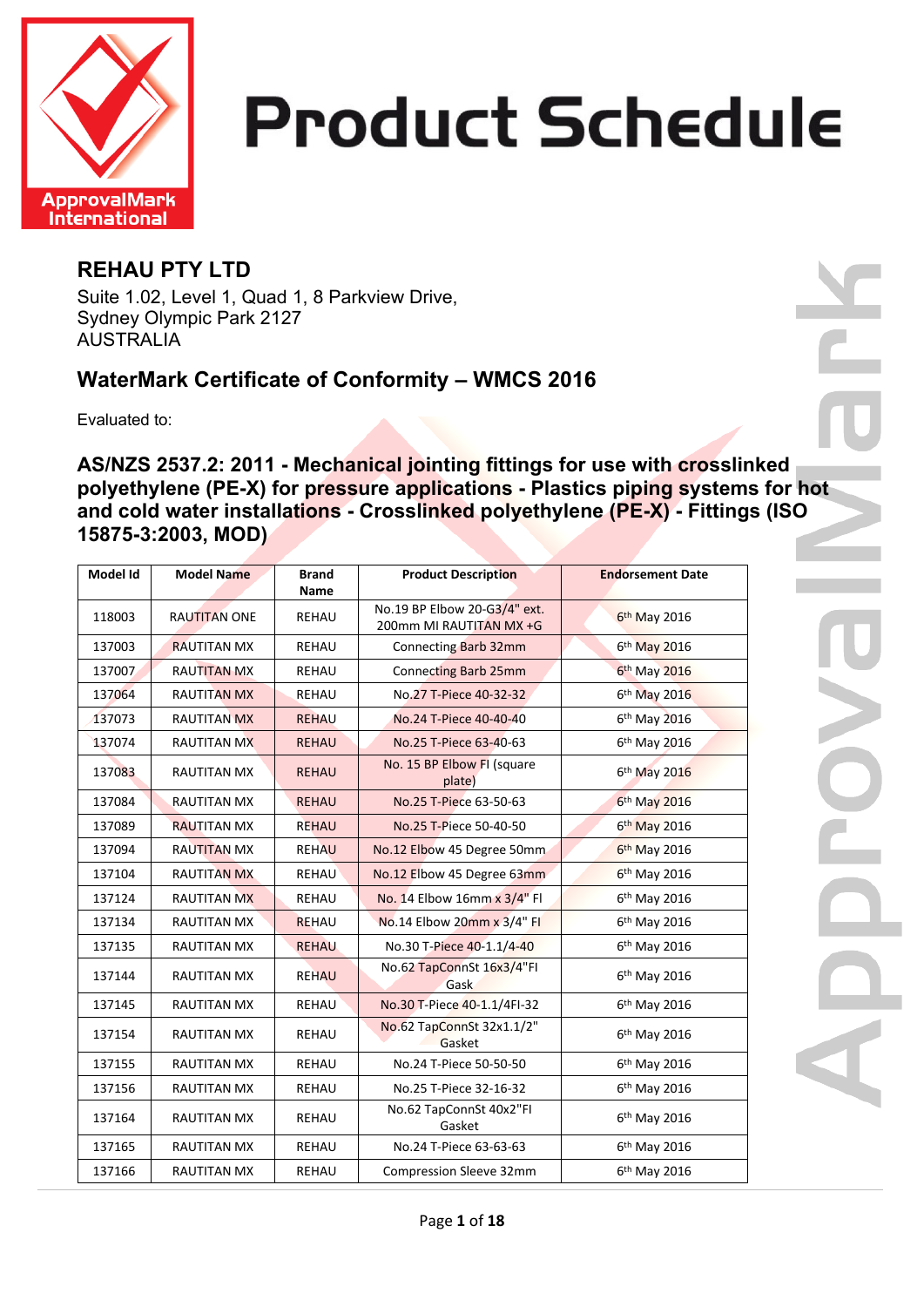

| Model Id | <b>Model Name</b>  | <b>Brand</b><br>Name | <b>Product Description</b>                     | <b>Endorsement Date</b>  |
|----------|--------------------|----------------------|------------------------------------------------|--------------------------|
| 137175   | <b>RAUTITAN MX</b> | <b>REHAU</b>         | No.25 T-Piece 63-32-63                         | 6th May 2016             |
| 137185   | <b>RAUTITAN MX</b> | REHAU                | No.27 T-Piece 32-20-25                         | 6 <sup>th</sup> May 2016 |
| 137195   | RAUTITAN MX        | <b>REHAU</b>         | No.27 T-Piece UNEQUAL 50-32-<br>40             | 6 <sup>th</sup> May 2016 |
| 137205   | RAUTITAN MX        | <b>REHAU</b>         | No.27 T-Piece UNEQUAL 63-32-<br>50             | 6 <sup>th</sup> May 2016 |
| 137265   | <b>RAUTITAN MX</b> | <b>REHAU</b>         | No.62 TapConnSt<br>40x1.1/2"Gaskt              | 6 <sup>th</sup> May 2016 |
| 137275   | RAUTITAN MX        | <b>REHAU</b>         | No.62 TapConnSt 50x1.3/4"FI<br>Gasket          | 6 <sup>th</sup> May 2016 |
| 137285   | RAUTITAN MX        | <b>REHAU</b>         | No.62 TapConnSt 63x2.3/8"FI<br>Gasket          | 6 <sup>th</sup> May 2016 |
| 137295   | RAUTITAN MX        | <b>REHAU</b>         | No.14 Elbow 16mm x 1/2" FI                     | 6 <sup>th</sup> May 2016 |
| 137296   | <b>RAUTITAN MX</b> | <b>REHAU</b>         | Compression Sleeve 40mm                        | 6th May 2016             |
| 137305   | <b>RAUTITAN MX</b> | REHAU                | No.14 Elbow 20mm x 1/2" FI                     | 6 <sup>th</sup> May 2016 |
| 137393   | <b>RAUTITAN MX</b> | <b>REHAU</b>         | No.01R Reduce Coupling 40-<br>32mm             | 6th May 2016             |
| 137413   | <b>RAUTITAN MX</b> | REHAU                | No.12 Elbow 32mm                               | 6 <sup>th</sup> May 2016 |
| 137423   | RAUTITAN MX        | <b>REHAU</b>         | No.13 Elbow 32 - 3/4"MI                        | 6th May 2016             |
| 137433   | <b>RAUTITAN MX</b> | REHAU                | No.13 Elbow 32-1"MI                            | 6 <sup>th</sup> May 2016 |
| 137582   | <b>RAUTITAN MX</b> | <b>REHAU</b>         | <b>No.1R Reducing Coupling</b>                 | 6 <sup>th</sup> May 2016 |
| 137592   | <b>RAUTITAN MX</b> | <b>REHAU</b>         | No.25 T-Piece 40-20-40                         | 6 <sup>th</sup> May 2016 |
| 137793   | RAUTITAN MX        | <b>REHAU</b>         | No.61 Stopper 16mm                             | 6 <sup>th</sup> May 2016 |
| 137843   | <b>RAUTITAN MX</b> | <b>REHAU</b>         | No.01R Reduce Coupling 50-<br>40 <sub>mm</sub> | 6 <sup>th</sup> May 2016 |
| 137853   | <b>RAUTITAN MX</b> | <b>REHAU</b>         | No.01R Reduce Coupling 63-<br>50 <sub>mm</sub> | 6th May 2016             |
| 137863   | <b>RAUTITAN MX</b> | <b>REHAU</b>         | No.01R Reduce Coupling 50-<br>32mm             | 6 <sup>th</sup> May 2016 |
| 137873   | <b>RAUTITAN MX</b> | <b>REHAU</b>         | No.12 Elbow 90 Degree 63mm                     | 6 <sup>th</sup> May 2016 |
| 137955   | <b>RAUTITAN MX</b> | <b>REHAU</b>         | No. 3 straight connector - male<br>thread      | 6 <sup>th</sup> May 2016 |
| 137965   | <b>RAUTITAN MX</b> | <b>REHAU</b>         | No. 3 straight connector - male<br>thread      | 6 <sup>th</sup> May 2016 |
| 137975   | RAUTITAN MX        | <b>REHAU</b>         | No. 3 straight connector - male<br>thread      | 6 <sup>th</sup> May 2016 |
| 137985   | RAUTITAN MX        | REHAU                | No. 3 straight connector - male<br>thread      | 6 <sup>th</sup> May 2016 |
| 137995   | RAUTITAN MX        | <b>REHAU</b>         | No. 3 straight connector - male<br>thread      | 6 <sup>th</sup> May 2016 |
| 138018   | RAUTITAN MX        | REHAU                | No.1R Reducing Coupling                        | 6 <sup>th</sup> May 2016 |
| 138019   | RAUTITAN MX        | REHAU                | No.1R Reducing Coupling                        | 6 <sup>th</sup> May 2016 |
| 138253   | <b>RAUTITAN MX</b> | REHAU                | No.02 Straight Conn 20x3/4" FI                 | 6 <sup>th</sup> May 2016 |
| 138841   | RAUTITAN MX        | REHAU                | No.30BP T-Piece 16-1/2"FI-<br>16mm             | 6 <sup>th</sup> May 2016 |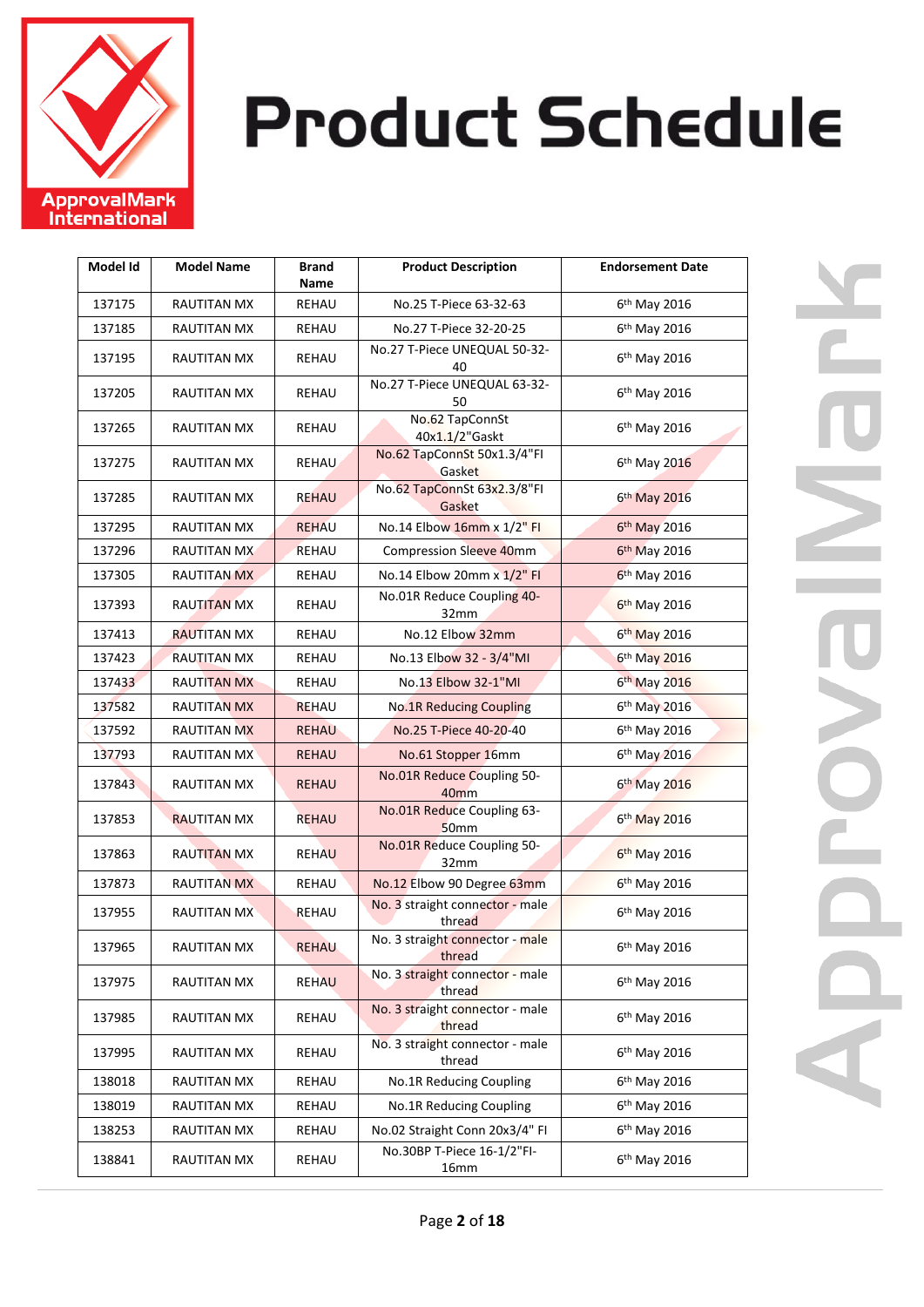

| Model Id | <b>Model Name</b>  | <b>Brand</b><br>Name | <b>Product Description</b>         | <b>Endorsement Date</b>  |
|----------|--------------------|----------------------|------------------------------------|--------------------------|
| 138851   | RAUTITAN MX        | REHAU                | No.30BP T-Piece 20-1/2"FI-<br>20mm | 6 <sup>th</sup> May 2016 |
| 138941   | RAUTITAN MX        | REHAU                | No.24 T-Piece 32-32-32             | 6 <sup>th</sup> May 2016 |
| 138951   | RAUTITAN MX        | REHAU                | No.25 T-Piece 32-25-32             | 6 <sup>th</sup> May 2016 |
| 138961   | RAUTITAN MX        | <b>REHAU</b>         | No.27 T-Piece 32-25-25             | 6 <sup>th</sup> May 2016 |
| 138971   | RAUTITAN MX        | REHAU                | No.28 T-Piece 25-32-25             | 6 <sup>th</sup> May 2016 |
| 138981   | RAUTITAN MX        | <b>REHAU</b>         | No.30 T-Piece 32-1"FI-32           | 6 <sup>th</sup> May 2016 |
| 138991   | <b>RAUTITAN MX</b> | <b>REHAU</b>         | No.30 T-Piece 32-3/4"FI-32         | 6 <sup>th</sup> May 2016 |
| 139001   | <b>RAUTITAN MX</b> | <b>REHAU</b>         | No.30 T-Piece 32x1"Flx32           | 6 <sup>th</sup> May 2016 |
| 139011   | RAUTITAN MX        | <b>REHAU</b>         | No.30 T-Piece 32-3/4"FI-25         | 6 <sup>th</sup> May 2016 |
| 139051   | <b>RAUTITAN MX</b> | <b>REHAU</b>         | No.03 Straight Conn<br>32mmx1"MI   | 6 <sup>th</sup> May 2016 |
| 139061   | <b>RAUTITAN MX</b> | REHAU                | No.01 Straight Coupling 32mm       | 6th May 2016             |
| 139071   | <b>RAUTITAN MX</b> | REHAU                | No.01R Reduce Coupling 32-<br>25mm | 6 <sup>th</sup> May 2016 |
| 139081   | <b>RAUTITAN MX</b> | <b>REHAU</b>         | No.03 Straight Conn 32x3/4" MI     | $6th$ May 2016           |
| 139091   | <b>RAUTITAN MX</b> | <b>REHAU</b>         | No.02 Str Conn 32-1"FI             | 6 <sup>th</sup> May 2016 |
| 139101   | <b>RAUTITAN MX</b> | REHAU                | No.02 Str Conn 32-3/4"FI           | 6 <sup>th</sup> May 2016 |
| 139181   | <b>RAUTITAN MX</b> | REHAU                | No.03 Str Conn 25 x 1/2" MI        | 6 <sup>th</sup> May 2016 |
| 139281   | <b>RAUTITAN MX</b> | <b>REHAU</b>         | No.02 Str Conn 25x1/2" FI          | 6 <sup>th</sup> May 2016 |
| 139461   | <b>RAUTITAN MX</b> | <b>REHAU</b>         | No.12 Elbow 16mm                   | 6 <sup>th</sup> May 2016 |
| 139471   | RAUTITAN MX        | <b>REHAU</b>         | No.12 Elbow 20mm                   | 6 <sup>th</sup> May 2016 |
| 139481   | RAUTITAN MX        | <b>REHAU</b>         | No.12 Elbow 25mm                   | 6th May 2016             |
| 139491   | <b>RAUTITAN MX</b> | <b>REHAU</b>         | No.13 Elbow 16mm x 1/2" MI         | 6th May 2016             |
| 139501   | <b>RAUTITAN MX</b> | <b>REHAU</b>         | No.13 Elbow 20mm x 1/2" MI         | 6 <sup>th</sup> May 2016 |
| 139511   | <b>RAUTITAN MX</b> | <b>REHAU</b>         | No.13 Elbow 25mm x 3/4" MI         | 6 <sup>th</sup> May 2016 |
| 139551   | <b>RAUTITAN MX</b> | <b>REHAU</b>         | No.62 TapConnSt 16x1/2"FI<br>Gask  | 6 <sup>th</sup> May 2016 |
| 139561   | RAUTITAN MX        | <b>REHAU</b>         | No.62 TapConnSt 20x1/2"<br>Gasket  | 6 <sup>th</sup> May 2016 |
| 139571   | RAUTITAN MX        | <b>REHAU</b>         | No.62 TapConnSt 20x3/4"FI<br>Gask  | 6 <sup>th</sup> May 2016 |
| 139691   | RAUTITAN MX        | <b>REHAU</b>         | No.03 St Conn 40mm x 1.25"MI       | 6 <sup>th</sup> May 2016 |
| 139701   | RAUTITAN MX        | REHAU                | No.03 St Conn 50mm x 1.25"MI       | 6 <sup>th</sup> May 2016 |
| 139711   | <b>RAUTITAN MX</b> | REHAU                | No.03 St Conn 50mm x 1.50"MI       | 6 <sup>th</sup> May 2016 |
| 139721   | RAUTITAN MX        | REHAU                | No.03 St Conn 63mm x 2.00"MI       | 6 <sup>th</sup> May 2016 |
| 139731   | RAUTITAN MX        | REHAU                | No.01 Straight Coupling 40mm       | 6 <sup>th</sup> May 2016 |
| 139741   | RAUTITAN MX        | REHAU                | No.01 Straight Coupling 50mm       | 6 <sup>th</sup> May 2016 |
| 139751   | RAUTITAN MX        | REHAU                | No.01 Straight Coupling 63mm       | 6 <sup>th</sup> May 2016 |
| 139771   | RAUTITAN MX        | REHAU                | Compression Sleeve 50mm            | 6 <sup>th</sup> May 2016 |
|          |                    |                      |                                    |                          |

Ξ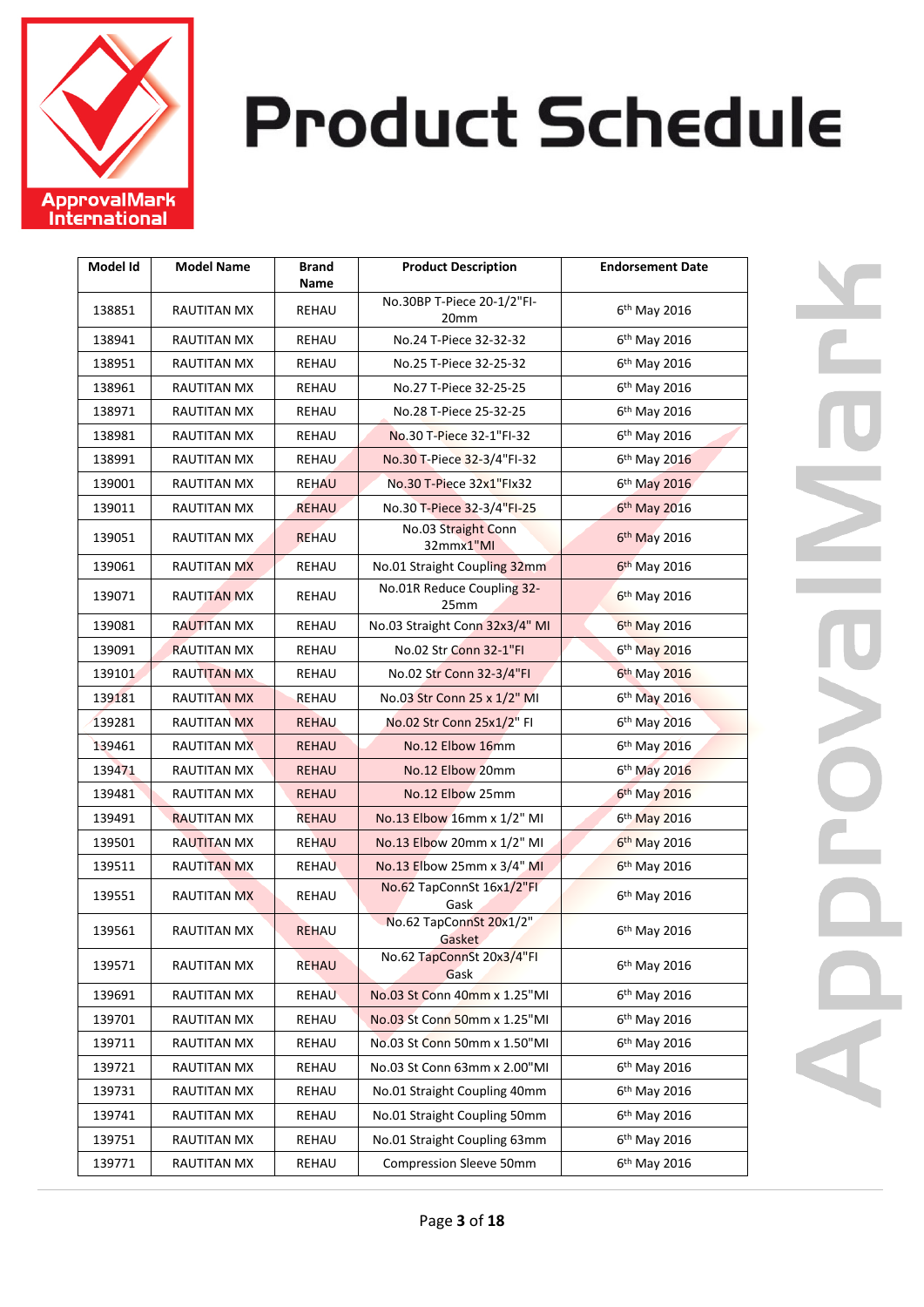

| Model Id | <b>Model Name</b>  | <b>Brand</b><br>Name | <b>Product Description</b>        | <b>Endorsement Date</b>  |
|----------|--------------------|----------------------|-----------------------------------|--------------------------|
| 139772   | RAUTITAN MX        | REHAU                | No.25 T-Piece 40-25-40            | 6 <sup>th</sup> May 2016 |
| 139781   | RAUTITAN MX        | REHAU                | Compression Sleeve 63mm           | $6th$ May 2016           |
| 139782   | <b>RAUTITAN MX</b> | REHAU                | No.25 T-Piece 40-32-40            | 6 <sup>th</sup> May 2016 |
| 139792   | RAUTITAN MX        | REHAU                | No.25 T-Piece 50-32-50            | 6 <sup>th</sup> May 2016 |
| 139802   | RAUTITAN MX        | REHAU                | No.30 T-Piece 40-1"FI-40          | $6th$ May 2016           |
| 139812   | RAUTITAN MX        | REHAU                | No.30 T-Piece 50-1"FI-50          | 6 <sup>th</sup> May 2016 |
| 139822   | RAUTITAN MX        | REHAU                | No.30 T-Piece 50-1.1/4"-50        | 6 <sup>th</sup> May 2016 |
| 139832   | RAUTITAN MX        | <b>REHAU</b>         | No.30 T-Piece 63-1"FI-63          | 6 <sup>th</sup> May 2016 |
| 139842   | RAUTITAN MX        | <b>REHAU</b>         | No.30 T-Piece UNEQ 40-1"-32       | 6 <sup>th</sup> May 2016 |
| 139862   | <b>RAUTITAN MX</b> | <b>REHAU</b>         | No.12 Elbow 45 Degree 40mm        | 6 <sup>th</sup> May 2016 |
| 139872   | RAUTITAN MX        | <b>REHAU</b>         | No.12 Elbow 90 Degree 40mm        | 6 <sup>th</sup> May 2016 |
| 139882   | <b>RAUTITAN MX</b> | REHAU                | No.12 Elbow 90 Degree 50mm        | 6 <sup>th</sup> May 2016 |
| 139892   | RAUTITAN MX        | REHAU                | No.03 Straight Conn<br>16mmx1"MI  | 6 <sup>th</sup> May 2016 |
| 139912   | <b>RAUTITAN MX</b> | REHAU                | No.62 TapConnSt 25x3/4"           | 6 <sup>th</sup> May 2016 |
| 139922   | <b>RAUTITAN MX</b> | REHAU                | No.62 TapConnSt 25x1"FI<br>Gasket | 6th May 2016             |
| 139932   | RAUTITAN MX        | REHAU                | No.62 TapConnSt 32x1"FI<br>Gasket | 6 <sup>th</sup> May 2016 |
| 139942   | <b>RAUTITAN MX</b> | <b>REHAU</b>         | No.25 T-Piece 32-20-32            | 6 <sup>th</sup> May 2016 |
| 139952   | <b>RAUTITAN MX</b> | <b>REHAU</b>         | No.27 T-Piece 32-25-20            | 6 <sup>th</sup> May 2016 |
| 139962   | RAUTITAN MX        | <b>REHAU</b>         | No.28 T-Piece 20-32-20            | 6 <sup>th</sup> May 2016 |
| 139972   | RAUTITAN MX        | <b>REHAU</b>         | No.26 T-Piece 32-32-20            | 6 <sup>th</sup> May 2016 |
| 139982   | <b>RAUTITAN MX</b> | <b>REHAU</b>         | No.27 T-Piece 32-20-20            | 6 <sup>th</sup> May 2016 |
| 139992   | <b>RAUTITAN MX</b> | <b>REHAU</b>         | No.26 T-Piece 32-32-25            | 6 <sup>th</sup> May 2016 |
| 160001   | <b>RAUTITAN PX</b> | <b>REHAU</b>         | compression sleeve                | $6th$ May 2016           |
| 160002   | <b>RAUTITAN PX</b> | REHAU                | compression sleeve                | 6 <sup>th</sup> May 2016 |
| 160003   | <b>RAUTITAN PX</b> | <b>REHAU</b>         | compression sleeve                | $6th$ May 2016           |
| 160004   | <b>RAUTITAN PX</b> | <b>REHAU</b>         | compression sleeve                | 6 <sup>th</sup> May 2016 |
| 160005   | <b>RAUTITAN PX</b> | <b>REHAU</b>         | compression sleeve                | 6 <sup>th</sup> May 2016 |
| 160011   | RAUTITAN PX        | <b>REHAU</b>         | no. 1 straight coupling           | 6 <sup>th</sup> May 2016 |
| 160012   | <b>RAUTITAN PX</b> | REHAU                | no. 1 straight coupling           | 6 <sup>th</sup> May 2016 |
| 160013   | <b>RAUTITAN PX</b> | REHAU                | no. 1 straight coupling           | 6 <sup>th</sup> May 2016 |
| 160014   | RAUTITAN PX        | REHAU                | no. 1 straight coupling           | 6 <sup>th</sup> May 2016 |
| 160015   | RAUTITAN PX        | REHAU                | no. 1 straight coupling           | 6 <sup>th</sup> May 2016 |
| 160021   | <b>RAUTITAN PX</b> | REHAU                | no.12 elbow                       | 6 <sup>th</sup> May 2016 |
| 160022   | <b>RAUTITAN PX</b> | REHAU                | no.12 elbow                       | 6 <sup>th</sup> May 2016 |
| 160023   | RAUTITAN PX        | REHAU                | no.12 elbow                       | 6 <sup>th</sup> May 2016 |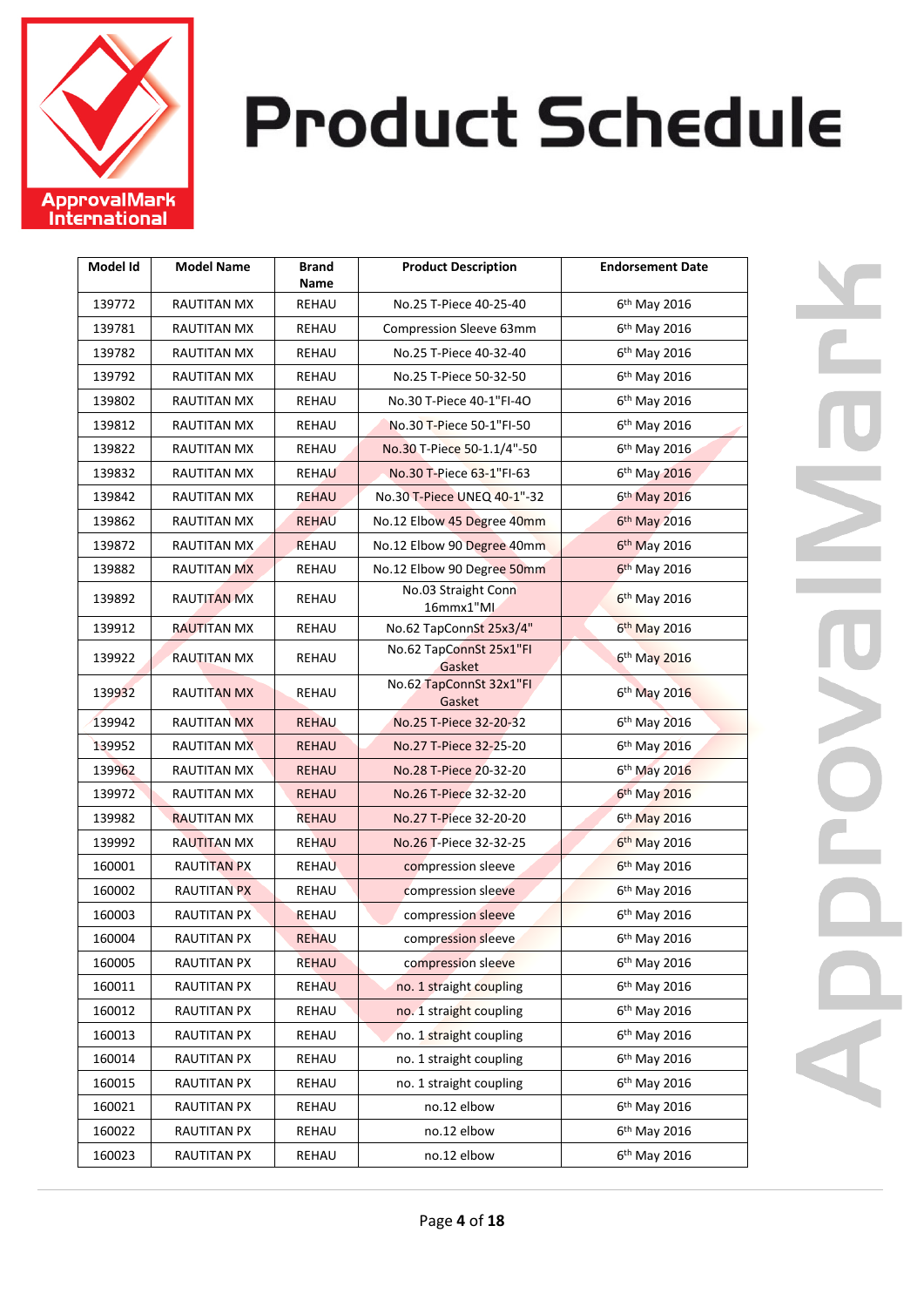

| 160024<br>no.12 elbow<br>6 <sup>th</sup> May 2016<br>RAUTITAN PX<br>REHAU<br>6 <sup>th</sup> May 2016<br>160025<br><b>RAUTITAN PX</b><br>REHAU<br>no.12 elbow<br>160031<br><b>RAUTITAN PX</b><br>REHAU<br>no. 24 T -piece<br>6 <sup>th</sup> May 2016<br>160032<br>6 <sup>th</sup> May 2016<br><b>RAUTITAN PX</b><br>REHAU<br>no. 24 T -piece<br>160033<br>$6th$ May 2016<br>RAUTITAN PX<br>REHAU<br>no. 24 T -piece<br>6 <sup>th</sup> May 2016<br>160034<br>RAUTITAN PX<br>REHAU<br>no. 24 T -piece<br>160035<br>$6th$ May 2016<br>RAUTITAN PX<br>REHAU<br>no. $24$ T -piece<br>160041<br>6 <sup>th</sup> May 2016<br>RAUTITAN PX<br><b>REHAU</b><br>no. 1R reducing coupling<br>6 <sup>th</sup> May 2016<br>160042<br><b>RAUTITAN PX</b><br><b>REHAU</b><br>no. 1R reducing coupling<br>160043<br>6 <sup>th</sup> May 2016<br>RAUTITAN PX<br><b>REHAU</b><br>no. 1R reducing coupling<br>160044<br><b>REHAU</b><br>6 <sup>th</sup> May 2016<br>RAUTITAN PX<br>no. 1R reducing coupling<br>160047<br>6th May 2016<br>RAUTITAN PX<br>REHAU<br>no. 1R reducing coupling<br>160052<br><b>RAUTITAN PX</b><br>elbow 45°<br>6 <sup>th</sup> May 2016<br>REHAU<br>elbow 45°<br>160053<br><b>RAUTITAN PX</b><br>REHAU<br>6 <sup>th</sup> May 2016<br>elbow 45°<br>6 <sup>th</sup> May 2016<br>160054<br><b>RAUTITAN PX</b><br>REHAU<br>elbow 45°<br>6th May 2016<br>160055<br><b>RAUTITAN PX</b><br><b>REHAU</b><br>160061<br>no. 25 T-piece - reduced centre<br>6 <sup>th</sup> May 2016<br>RAUTITAN PX<br><b>REHAU</b><br>160062<br>6 <sup>th</sup> May 2016<br>RAUTITAN PX<br><b>REHAU</b><br>no. 25 T -piece - reduced centre<br>160063<br>no. 25 T-piece - reduced centre<br>$6th$ May 2016<br>RAUTITAN PX<br><b>REHAU</b><br>160064<br>no. 25 T -piece - reduced centre<br>6th May 2016<br>RAUTITAN PX<br><b>REHAU</b><br>6 <sup>th</sup> May 2016<br>160065<br><b>RAUTITAN PX</b><br>no. 25 T -piece - reduced centre<br><b>REHAU</b><br>160066<br>6 <sup>th</sup> May 2016<br><b>RAUTITAN PX</b><br><b>REHAU</b><br>no. 25 T -piece - reduced centre<br>6 <sup>th</sup> May 2016<br>160067<br><b>RAUTITAN PX</b><br><b>REHAU</b><br>no. 25 T-piece - reduced centre<br>160069<br>no. 25 T-piece - reduced centre<br>6 <sup>th</sup> May 2016<br>RAUTITAN PX<br><b>REHAU</b><br>160071<br>no. 26 T-piece - reduced end<br>6 <sup>th</sup> May 2016<br>RAUTITAN PX<br>REHAU<br>160072<br><b>RAUTITAN PX</b><br>REHAU<br>no. 26 T-piece - reduced end<br>6 <sup>th</sup> May 2016<br>6 <sup>th</sup> May 2016<br>160073<br><b>RAUTITAN PX</b><br><b>REHAU</b><br>no. 26 T-piece - reduced end<br>160074<br>RAUTITAN PX<br><b>REHAU</b><br>6 <sup>th</sup> May 2016<br>no. 26 T-piece - reduced end<br>no. 26 T-piece - reduced end<br>6 <sup>th</sup> May 2016<br>160075<br>RAUTITAN PX<br><b>REHAU</b><br>no. 27 T-piece - reduced centre<br>6 <sup>th</sup> May 2016<br>160081<br>RAUTITAN PX<br>REHAU<br>and end<br>no. 27 T-piece - reduced centre<br>6 <sup>th</sup> May 2016<br>160082<br>RAUTITAN PX<br>REHAU<br>and end<br>no. 27 T-piece - unequal<br>6 <sup>th</sup> May 2016<br>160083<br>RAUTITAN PX<br>REHAU<br>reduced centre and end<br>no. 27 T-piece - unequal<br>6 <sup>th</sup> May 2016<br>160084<br><b>RAUTITAN PX</b><br>REHAU<br>reduced centre and end<br>no. 27 T-piece - reduced centre<br>6 <sup>th</sup> May 2016<br>160085<br>RAUTITAN PX<br>REHAU<br>and end | Model Id | <b>Model Name</b> | <b>Brand</b><br><b>Name</b> | <b>Product Description</b> | <b>Endorsement Date</b> |
|-------------------------------------------------------------------------------------------------------------------------------------------------------------------------------------------------------------------------------------------------------------------------------------------------------------------------------------------------------------------------------------------------------------------------------------------------------------------------------------------------------------------------------------------------------------------------------------------------------------------------------------------------------------------------------------------------------------------------------------------------------------------------------------------------------------------------------------------------------------------------------------------------------------------------------------------------------------------------------------------------------------------------------------------------------------------------------------------------------------------------------------------------------------------------------------------------------------------------------------------------------------------------------------------------------------------------------------------------------------------------------------------------------------------------------------------------------------------------------------------------------------------------------------------------------------------------------------------------------------------------------------------------------------------------------------------------------------------------------------------------------------------------------------------------------------------------------------------------------------------------------------------------------------------------------------------------------------------------------------------------------------------------------------------------------------------------------------------------------------------------------------------------------------------------------------------------------------------------------------------------------------------------------------------------------------------------------------------------------------------------------------------------------------------------------------------------------------------------------------------------------------------------------------------------------------------------------------------------------------------------------------------------------------------------------------------------------------------------------------------------------------------------------------------------------------------------------------------------------------------------------------------------------------------------------------------------------------------------------------------------------------------------------------------------------------------------------------------------------------------------------------------------------------------------------------------------------------------------------------------------------------------------------------------------------------------------------------------------------------------------------------------|----------|-------------------|-----------------------------|----------------------------|-------------------------|
|                                                                                                                                                                                                                                                                                                                                                                                                                                                                                                                                                                                                                                                                                                                                                                                                                                                                                                                                                                                                                                                                                                                                                                                                                                                                                                                                                                                                                                                                                                                                                                                                                                                                                                                                                                                                                                                                                                                                                                                                                                                                                                                                                                                                                                                                                                                                                                                                                                                                                                                                                                                                                                                                                                                                                                                                                                                                                                                                                                                                                                                                                                                                                                                                                                                                                                                                                                                           |          |                   |                             |                            |                         |
|                                                                                                                                                                                                                                                                                                                                                                                                                                                                                                                                                                                                                                                                                                                                                                                                                                                                                                                                                                                                                                                                                                                                                                                                                                                                                                                                                                                                                                                                                                                                                                                                                                                                                                                                                                                                                                                                                                                                                                                                                                                                                                                                                                                                                                                                                                                                                                                                                                                                                                                                                                                                                                                                                                                                                                                                                                                                                                                                                                                                                                                                                                                                                                                                                                                                                                                                                                                           |          |                   |                             |                            |                         |
|                                                                                                                                                                                                                                                                                                                                                                                                                                                                                                                                                                                                                                                                                                                                                                                                                                                                                                                                                                                                                                                                                                                                                                                                                                                                                                                                                                                                                                                                                                                                                                                                                                                                                                                                                                                                                                                                                                                                                                                                                                                                                                                                                                                                                                                                                                                                                                                                                                                                                                                                                                                                                                                                                                                                                                                                                                                                                                                                                                                                                                                                                                                                                                                                                                                                                                                                                                                           |          |                   |                             |                            |                         |
|                                                                                                                                                                                                                                                                                                                                                                                                                                                                                                                                                                                                                                                                                                                                                                                                                                                                                                                                                                                                                                                                                                                                                                                                                                                                                                                                                                                                                                                                                                                                                                                                                                                                                                                                                                                                                                                                                                                                                                                                                                                                                                                                                                                                                                                                                                                                                                                                                                                                                                                                                                                                                                                                                                                                                                                                                                                                                                                                                                                                                                                                                                                                                                                                                                                                                                                                                                                           |          |                   |                             |                            |                         |
|                                                                                                                                                                                                                                                                                                                                                                                                                                                                                                                                                                                                                                                                                                                                                                                                                                                                                                                                                                                                                                                                                                                                                                                                                                                                                                                                                                                                                                                                                                                                                                                                                                                                                                                                                                                                                                                                                                                                                                                                                                                                                                                                                                                                                                                                                                                                                                                                                                                                                                                                                                                                                                                                                                                                                                                                                                                                                                                                                                                                                                                                                                                                                                                                                                                                                                                                                                                           |          |                   |                             |                            |                         |
|                                                                                                                                                                                                                                                                                                                                                                                                                                                                                                                                                                                                                                                                                                                                                                                                                                                                                                                                                                                                                                                                                                                                                                                                                                                                                                                                                                                                                                                                                                                                                                                                                                                                                                                                                                                                                                                                                                                                                                                                                                                                                                                                                                                                                                                                                                                                                                                                                                                                                                                                                                                                                                                                                                                                                                                                                                                                                                                                                                                                                                                                                                                                                                                                                                                                                                                                                                                           |          |                   |                             |                            |                         |
|                                                                                                                                                                                                                                                                                                                                                                                                                                                                                                                                                                                                                                                                                                                                                                                                                                                                                                                                                                                                                                                                                                                                                                                                                                                                                                                                                                                                                                                                                                                                                                                                                                                                                                                                                                                                                                                                                                                                                                                                                                                                                                                                                                                                                                                                                                                                                                                                                                                                                                                                                                                                                                                                                                                                                                                                                                                                                                                                                                                                                                                                                                                                                                                                                                                                                                                                                                                           |          |                   |                             |                            |                         |
|                                                                                                                                                                                                                                                                                                                                                                                                                                                                                                                                                                                                                                                                                                                                                                                                                                                                                                                                                                                                                                                                                                                                                                                                                                                                                                                                                                                                                                                                                                                                                                                                                                                                                                                                                                                                                                                                                                                                                                                                                                                                                                                                                                                                                                                                                                                                                                                                                                                                                                                                                                                                                                                                                                                                                                                                                                                                                                                                                                                                                                                                                                                                                                                                                                                                                                                                                                                           |          |                   |                             |                            |                         |
|                                                                                                                                                                                                                                                                                                                                                                                                                                                                                                                                                                                                                                                                                                                                                                                                                                                                                                                                                                                                                                                                                                                                                                                                                                                                                                                                                                                                                                                                                                                                                                                                                                                                                                                                                                                                                                                                                                                                                                                                                                                                                                                                                                                                                                                                                                                                                                                                                                                                                                                                                                                                                                                                                                                                                                                                                                                                                                                                                                                                                                                                                                                                                                                                                                                                                                                                                                                           |          |                   |                             |                            |                         |
|                                                                                                                                                                                                                                                                                                                                                                                                                                                                                                                                                                                                                                                                                                                                                                                                                                                                                                                                                                                                                                                                                                                                                                                                                                                                                                                                                                                                                                                                                                                                                                                                                                                                                                                                                                                                                                                                                                                                                                                                                                                                                                                                                                                                                                                                                                                                                                                                                                                                                                                                                                                                                                                                                                                                                                                                                                                                                                                                                                                                                                                                                                                                                                                                                                                                                                                                                                                           |          |                   |                             |                            |                         |
|                                                                                                                                                                                                                                                                                                                                                                                                                                                                                                                                                                                                                                                                                                                                                                                                                                                                                                                                                                                                                                                                                                                                                                                                                                                                                                                                                                                                                                                                                                                                                                                                                                                                                                                                                                                                                                                                                                                                                                                                                                                                                                                                                                                                                                                                                                                                                                                                                                                                                                                                                                                                                                                                                                                                                                                                                                                                                                                                                                                                                                                                                                                                                                                                                                                                                                                                                                                           |          |                   |                             |                            |                         |
|                                                                                                                                                                                                                                                                                                                                                                                                                                                                                                                                                                                                                                                                                                                                                                                                                                                                                                                                                                                                                                                                                                                                                                                                                                                                                                                                                                                                                                                                                                                                                                                                                                                                                                                                                                                                                                                                                                                                                                                                                                                                                                                                                                                                                                                                                                                                                                                                                                                                                                                                                                                                                                                                                                                                                                                                                                                                                                                                                                                                                                                                                                                                                                                                                                                                                                                                                                                           |          |                   |                             |                            |                         |
|                                                                                                                                                                                                                                                                                                                                                                                                                                                                                                                                                                                                                                                                                                                                                                                                                                                                                                                                                                                                                                                                                                                                                                                                                                                                                                                                                                                                                                                                                                                                                                                                                                                                                                                                                                                                                                                                                                                                                                                                                                                                                                                                                                                                                                                                                                                                                                                                                                                                                                                                                                                                                                                                                                                                                                                                                                                                                                                                                                                                                                                                                                                                                                                                                                                                                                                                                                                           |          |                   |                             |                            |                         |
|                                                                                                                                                                                                                                                                                                                                                                                                                                                                                                                                                                                                                                                                                                                                                                                                                                                                                                                                                                                                                                                                                                                                                                                                                                                                                                                                                                                                                                                                                                                                                                                                                                                                                                                                                                                                                                                                                                                                                                                                                                                                                                                                                                                                                                                                                                                                                                                                                                                                                                                                                                                                                                                                                                                                                                                                                                                                                                                                                                                                                                                                                                                                                                                                                                                                                                                                                                                           |          |                   |                             |                            |                         |
|                                                                                                                                                                                                                                                                                                                                                                                                                                                                                                                                                                                                                                                                                                                                                                                                                                                                                                                                                                                                                                                                                                                                                                                                                                                                                                                                                                                                                                                                                                                                                                                                                                                                                                                                                                                                                                                                                                                                                                                                                                                                                                                                                                                                                                                                                                                                                                                                                                                                                                                                                                                                                                                                                                                                                                                                                                                                                                                                                                                                                                                                                                                                                                                                                                                                                                                                                                                           |          |                   |                             |                            |                         |
|                                                                                                                                                                                                                                                                                                                                                                                                                                                                                                                                                                                                                                                                                                                                                                                                                                                                                                                                                                                                                                                                                                                                                                                                                                                                                                                                                                                                                                                                                                                                                                                                                                                                                                                                                                                                                                                                                                                                                                                                                                                                                                                                                                                                                                                                                                                                                                                                                                                                                                                                                                                                                                                                                                                                                                                                                                                                                                                                                                                                                                                                                                                                                                                                                                                                                                                                                                                           |          |                   |                             |                            |                         |
|                                                                                                                                                                                                                                                                                                                                                                                                                                                                                                                                                                                                                                                                                                                                                                                                                                                                                                                                                                                                                                                                                                                                                                                                                                                                                                                                                                                                                                                                                                                                                                                                                                                                                                                                                                                                                                                                                                                                                                                                                                                                                                                                                                                                                                                                                                                                                                                                                                                                                                                                                                                                                                                                                                                                                                                                                                                                                                                                                                                                                                                                                                                                                                                                                                                                                                                                                                                           |          |                   |                             |                            |                         |
|                                                                                                                                                                                                                                                                                                                                                                                                                                                                                                                                                                                                                                                                                                                                                                                                                                                                                                                                                                                                                                                                                                                                                                                                                                                                                                                                                                                                                                                                                                                                                                                                                                                                                                                                                                                                                                                                                                                                                                                                                                                                                                                                                                                                                                                                                                                                                                                                                                                                                                                                                                                                                                                                                                                                                                                                                                                                                                                                                                                                                                                                                                                                                                                                                                                                                                                                                                                           |          |                   |                             |                            |                         |
|                                                                                                                                                                                                                                                                                                                                                                                                                                                                                                                                                                                                                                                                                                                                                                                                                                                                                                                                                                                                                                                                                                                                                                                                                                                                                                                                                                                                                                                                                                                                                                                                                                                                                                                                                                                                                                                                                                                                                                                                                                                                                                                                                                                                                                                                                                                                                                                                                                                                                                                                                                                                                                                                                                                                                                                                                                                                                                                                                                                                                                                                                                                                                                                                                                                                                                                                                                                           |          |                   |                             |                            |                         |
|                                                                                                                                                                                                                                                                                                                                                                                                                                                                                                                                                                                                                                                                                                                                                                                                                                                                                                                                                                                                                                                                                                                                                                                                                                                                                                                                                                                                                                                                                                                                                                                                                                                                                                                                                                                                                                                                                                                                                                                                                                                                                                                                                                                                                                                                                                                                                                                                                                                                                                                                                                                                                                                                                                                                                                                                                                                                                                                                                                                                                                                                                                                                                                                                                                                                                                                                                                                           |          |                   |                             |                            |                         |
|                                                                                                                                                                                                                                                                                                                                                                                                                                                                                                                                                                                                                                                                                                                                                                                                                                                                                                                                                                                                                                                                                                                                                                                                                                                                                                                                                                                                                                                                                                                                                                                                                                                                                                                                                                                                                                                                                                                                                                                                                                                                                                                                                                                                                                                                                                                                                                                                                                                                                                                                                                                                                                                                                                                                                                                                                                                                                                                                                                                                                                                                                                                                                                                                                                                                                                                                                                                           |          |                   |                             |                            |                         |
|                                                                                                                                                                                                                                                                                                                                                                                                                                                                                                                                                                                                                                                                                                                                                                                                                                                                                                                                                                                                                                                                                                                                                                                                                                                                                                                                                                                                                                                                                                                                                                                                                                                                                                                                                                                                                                                                                                                                                                                                                                                                                                                                                                                                                                                                                                                                                                                                                                                                                                                                                                                                                                                                                                                                                                                                                                                                                                                                                                                                                                                                                                                                                                                                                                                                                                                                                                                           |          |                   |                             |                            |                         |
|                                                                                                                                                                                                                                                                                                                                                                                                                                                                                                                                                                                                                                                                                                                                                                                                                                                                                                                                                                                                                                                                                                                                                                                                                                                                                                                                                                                                                                                                                                                                                                                                                                                                                                                                                                                                                                                                                                                                                                                                                                                                                                                                                                                                                                                                                                                                                                                                                                                                                                                                                                                                                                                                                                                                                                                                                                                                                                                                                                                                                                                                                                                                                                                                                                                                                                                                                                                           |          |                   |                             |                            |                         |
|                                                                                                                                                                                                                                                                                                                                                                                                                                                                                                                                                                                                                                                                                                                                                                                                                                                                                                                                                                                                                                                                                                                                                                                                                                                                                                                                                                                                                                                                                                                                                                                                                                                                                                                                                                                                                                                                                                                                                                                                                                                                                                                                                                                                                                                                                                                                                                                                                                                                                                                                                                                                                                                                                                                                                                                                                                                                                                                                                                                                                                                                                                                                                                                                                                                                                                                                                                                           |          |                   |                             |                            |                         |
|                                                                                                                                                                                                                                                                                                                                                                                                                                                                                                                                                                                                                                                                                                                                                                                                                                                                                                                                                                                                                                                                                                                                                                                                                                                                                                                                                                                                                                                                                                                                                                                                                                                                                                                                                                                                                                                                                                                                                                                                                                                                                                                                                                                                                                                                                                                                                                                                                                                                                                                                                                                                                                                                                                                                                                                                                                                                                                                                                                                                                                                                                                                                                                                                                                                                                                                                                                                           |          |                   |                             |                            |                         |
|                                                                                                                                                                                                                                                                                                                                                                                                                                                                                                                                                                                                                                                                                                                                                                                                                                                                                                                                                                                                                                                                                                                                                                                                                                                                                                                                                                                                                                                                                                                                                                                                                                                                                                                                                                                                                                                                                                                                                                                                                                                                                                                                                                                                                                                                                                                                                                                                                                                                                                                                                                                                                                                                                                                                                                                                                                                                                                                                                                                                                                                                                                                                                                                                                                                                                                                                                                                           |          |                   |                             |                            |                         |
|                                                                                                                                                                                                                                                                                                                                                                                                                                                                                                                                                                                                                                                                                                                                                                                                                                                                                                                                                                                                                                                                                                                                                                                                                                                                                                                                                                                                                                                                                                                                                                                                                                                                                                                                                                                                                                                                                                                                                                                                                                                                                                                                                                                                                                                                                                                                                                                                                                                                                                                                                                                                                                                                                                                                                                                                                                                                                                                                                                                                                                                                                                                                                                                                                                                                                                                                                                                           |          |                   |                             |                            |                         |
|                                                                                                                                                                                                                                                                                                                                                                                                                                                                                                                                                                                                                                                                                                                                                                                                                                                                                                                                                                                                                                                                                                                                                                                                                                                                                                                                                                                                                                                                                                                                                                                                                                                                                                                                                                                                                                                                                                                                                                                                                                                                                                                                                                                                                                                                                                                                                                                                                                                                                                                                                                                                                                                                                                                                                                                                                                                                                                                                                                                                                                                                                                                                                                                                                                                                                                                                                                                           |          |                   |                             |                            |                         |
|                                                                                                                                                                                                                                                                                                                                                                                                                                                                                                                                                                                                                                                                                                                                                                                                                                                                                                                                                                                                                                                                                                                                                                                                                                                                                                                                                                                                                                                                                                                                                                                                                                                                                                                                                                                                                                                                                                                                                                                                                                                                                                                                                                                                                                                                                                                                                                                                                                                                                                                                                                                                                                                                                                                                                                                                                                                                                                                                                                                                                                                                                                                                                                                                                                                                                                                                                                                           |          |                   |                             |                            |                         |
|                                                                                                                                                                                                                                                                                                                                                                                                                                                                                                                                                                                                                                                                                                                                                                                                                                                                                                                                                                                                                                                                                                                                                                                                                                                                                                                                                                                                                                                                                                                                                                                                                                                                                                                                                                                                                                                                                                                                                                                                                                                                                                                                                                                                                                                                                                                                                                                                                                                                                                                                                                                                                                                                                                                                                                                                                                                                                                                                                                                                                                                                                                                                                                                                                                                                                                                                                                                           |          |                   |                             |                            |                         |
|                                                                                                                                                                                                                                                                                                                                                                                                                                                                                                                                                                                                                                                                                                                                                                                                                                                                                                                                                                                                                                                                                                                                                                                                                                                                                                                                                                                                                                                                                                                                                                                                                                                                                                                                                                                                                                                                                                                                                                                                                                                                                                                                                                                                                                                                                                                                                                                                                                                                                                                                                                                                                                                                                                                                                                                                                                                                                                                                                                                                                                                                                                                                                                                                                                                                                                                                                                                           |          |                   |                             |                            |                         |
|                                                                                                                                                                                                                                                                                                                                                                                                                                                                                                                                                                                                                                                                                                                                                                                                                                                                                                                                                                                                                                                                                                                                                                                                                                                                                                                                                                                                                                                                                                                                                                                                                                                                                                                                                                                                                                                                                                                                                                                                                                                                                                                                                                                                                                                                                                                                                                                                                                                                                                                                                                                                                                                                                                                                                                                                                                                                                                                                                                                                                                                                                                                                                                                                                                                                                                                                                                                           |          |                   |                             |                            |                         |
|                                                                                                                                                                                                                                                                                                                                                                                                                                                                                                                                                                                                                                                                                                                                                                                                                                                                                                                                                                                                                                                                                                                                                                                                                                                                                                                                                                                                                                                                                                                                                                                                                                                                                                                                                                                                                                                                                                                                                                                                                                                                                                                                                                                                                                                                                                                                                                                                                                                                                                                                                                                                                                                                                                                                                                                                                                                                                                                                                                                                                                                                                                                                                                                                                                                                                                                                                                                           |          |                   |                             |                            |                         |
|                                                                                                                                                                                                                                                                                                                                                                                                                                                                                                                                                                                                                                                                                                                                                                                                                                                                                                                                                                                                                                                                                                                                                                                                                                                                                                                                                                                                                                                                                                                                                                                                                                                                                                                                                                                                                                                                                                                                                                                                                                                                                                                                                                                                                                                                                                                                                                                                                                                                                                                                                                                                                                                                                                                                                                                                                                                                                                                                                                                                                                                                                                                                                                                                                                                                                                                                                                                           |          |                   |                             |                            |                         |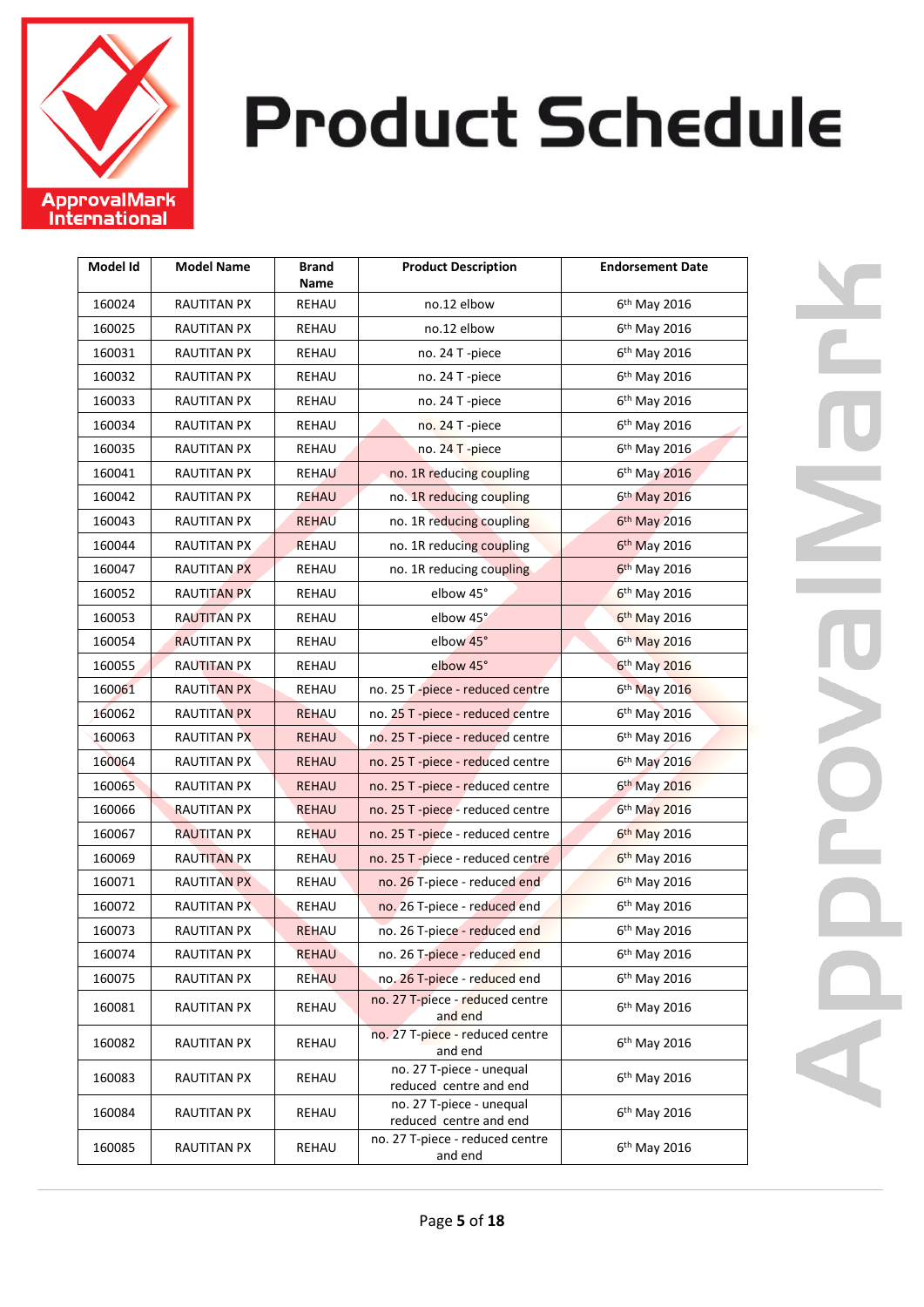

| Model Id | <b>Model Name</b>   | <b>Brand</b><br>Name | <b>Product Description</b>                         | <b>Endorsement Date</b>  |
|----------|---------------------|----------------------|----------------------------------------------------|--------------------------|
| 160086   | <b>RAUTITAN PX</b>  | <b>REHAU</b>         | no. 27 T-piece - reduced centre<br>and end         | 6 <sup>th</sup> May 2016 |
| 160087   | RAUTITAN PX         | REHAU                | no. 27 T-piece - unequal<br>reduced centre and end | 6 <sup>th</sup> May 2016 |
| 160089   | RAUTITAN PX         | REHAU                | no. 27 T-piece - unequal<br>reduced centre and end | 6 <sup>th</sup> May 2016 |
| 160091   | RAUTITAN PX         | REHAU                | no. 27 T-piece - reduced centre<br>and end         | 6 <sup>th</sup> May 2016 |
| 160092   | <b>RAUTITAN PX</b>  | <b>REHAU</b>         | no. 27 T-piece - reduced centre<br>and end         | 6 <sup>th</sup> May 2016 |
| 160101   | <b>RAUTITAN PX</b>  | <b>REHAU</b>         | no. 28 T -piece - reduced ends                     | 6th May 2016             |
| 160102   | <b>RAUTITAN PX</b>  | <b>REHAU</b>         | no. 28 T-piece - reduced ends                      | $6th$ May 2016           |
| 160103   | <b>RAUTITAN PX</b>  | <b>REHAU</b>         | no. 28 T -piece - reduced ends                     | 6 <sup>th</sup> May 2016 |
| 160104   | <b>RAUTITAN PX</b>  | <b>REHAU</b>         | no. 28 T -piece - reduced ends                     | 6th May 2016             |
| 160106   | RAUTITAN PX         | REHAU                | no. 28 T -piece - reduced ends                     | 6 <sup>th</sup> May 2016 |
| 200733   | <b>RAUTITAN MX</b>  | REHAU                | Connection barb - female                           | 6 <sup>th</sup> May 2016 |
| 200736   | <b>RAUTITAN MX</b>  | <b>REHAU</b>         | Connection barb - female                           | 6th May 2016             |
| 216948   | <b>RAUTITAN ONE</b> | <b>REHAU</b>         | T-Piece16-16-16 RAUTITAN MX<br>+G                  | 6 <sup>th</sup> May 2016 |
| 216951   | <b>RAUTITAN ONE</b> | <b>REHAU</b>         | T-Piece20-20-20 RAUTITAN MX<br>$+G$                | 6 <sup>th</sup> May 2016 |
| 216954   | <b>RAUTITAN ONE</b> | <b>REHAU</b>         | T-Piece25-25-25 RAUTITAN MX<br>+G                  | 6 <sup>th</sup> May 2016 |
| 216955   | <b>RAUTITAN ONE</b> | <b>REHAU</b>         | T-Piece32-32-32 RAUTITAN MX<br>+G                  | 6th May 2016             |
| 216956   | <b>RAUTITAN ONE</b> | <b>REHAU</b>         | T-Piece40-40-40 RAUTITAN MX<br>$+G$                | 6th May 2016             |
| 216957   | <b>RAUTITAN ONE</b> | <b>REHAU</b>         | T-Piece20-16-20 RAUTITAN MX<br>+G                  | 6 <sup>th</sup> May 2016 |
| 216959   | <b>RAUTITAN ONE</b> | <b>REHAU</b>         | T-Piece25-16-25 RAUTITAN MX<br>+G                  | 6 <sup>th</sup> May 2016 |
| 216960   | <b>RAUTITAN ONE</b> | <b>REHAU</b>         | T-Piece25-20-25 RAUTITAN MX<br>+G                  | 6 <sup>th</sup> May 2016 |
| 216961   | <b>RAUTITAN ONE</b> | <b>REHAU</b>         | T-Piece32-20-32 RAUTITAN MX<br>+G                  | 6 <sup>th</sup> May 2016 |
| 216962   | RAUTITAN ONE        | <b>REHAU</b>         | T-Piece32-25-32 RAUTITAN MX<br>$+G$                | 6 <sup>th</sup> May 2016 |
| 216963   | RAUTITAN ONE        | REHAU                | T-Piece20-20-16 RAUTITAN MX<br>$+G$                | 6 <sup>th</sup> May 2016 |
| 216964   | RAUTITAN ONE        | REHAU                | T-Piece25-25-20 RAUTITAN MX<br>+G                  | 6 <sup>th</sup> May 2016 |
| 216965   | RAUTITAN ONE        | REHAU                | T-Piece20-16-16 RAUTITAN MX<br>+G                  | 6 <sup>th</sup> May 2016 |
| 216969   | RAUTITAN ONE        | REHAU                | T-Piece25-20-20 RAUTITAN MX<br>+G                  | 6th May 2016             |
| 216970   | RAUTITAN ONE        | REHAU                | T-Piece32-25-25 RAUTITAN MX<br>+G                  | 6 <sup>th</sup> May 2016 |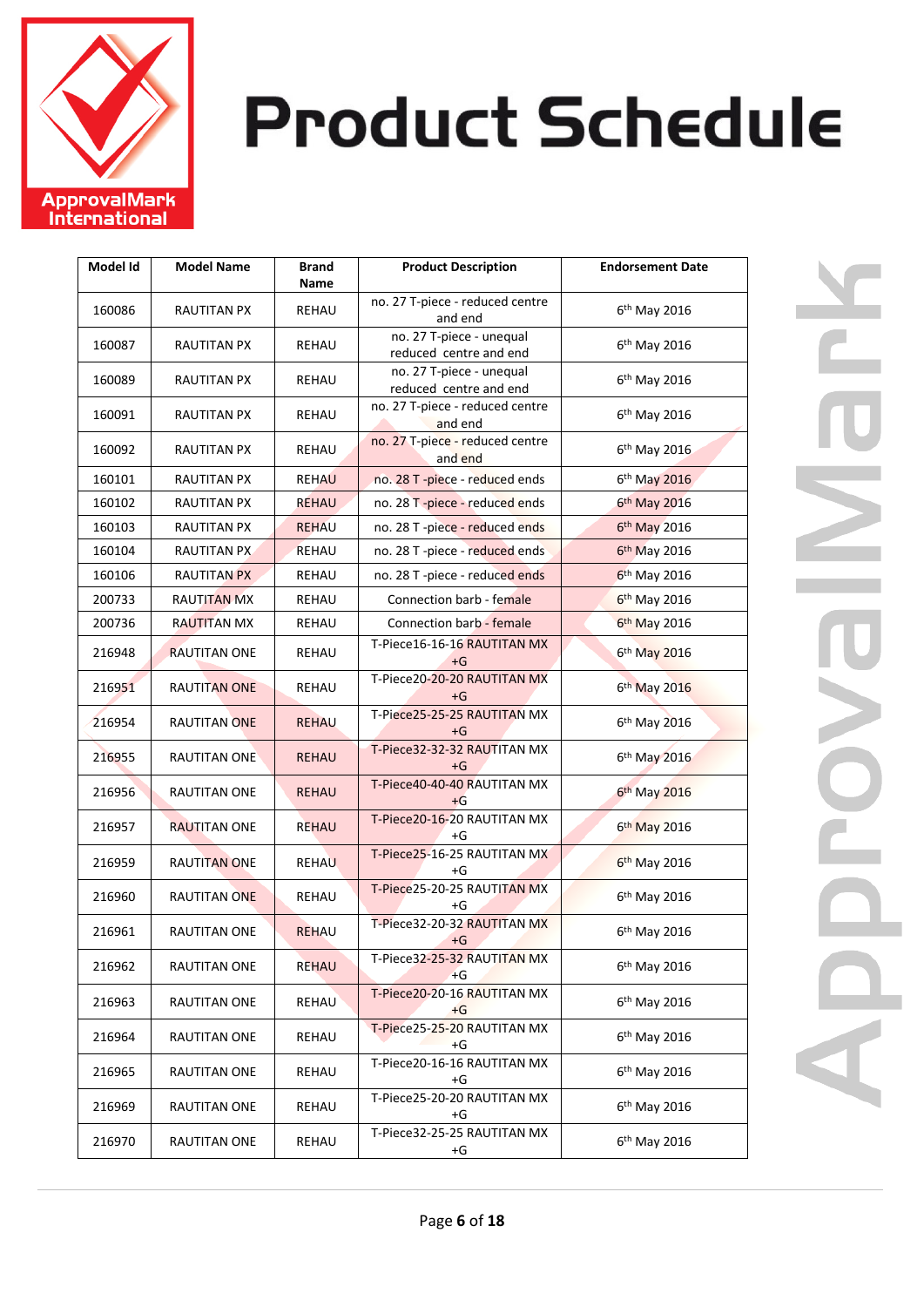

| Model Id | <b>Model Name</b>   | <b>Brand</b><br>Name | <b>Product Description</b>                               | <b>Endorsement Date</b>  |
|----------|---------------------|----------------------|----------------------------------------------------------|--------------------------|
| 216973   | <b>RAUTITAN ONE</b> | REHAU                | Coupling 16-16 RAUTITAN MX<br>+G                         | 6 <sup>th</sup> May 2016 |
| 216974   | <b>RAUTITAN ONE</b> | REHAU                | Coupling 20-20 RAUTITAN MX<br>+G                         | 6 <sup>th</sup> May 2016 |
| 216975   | RAUTITAN ONE        | REHAU                | Coupling 25-25 RAUTITAN MX<br>+G                         | 6 <sup>th</sup> May 2016 |
| 216976   | <b>RAUTITAN ONE</b> | REHAU                | Coupling 32-32 RAUTITAN MX<br>+G                         | 6 <sup>th</sup> May 2016 |
| 216977   | RAUTITAN ONE        | REHAU                | Coupling 40-40 RAUTITAN MX<br>$+G$                       | 6 <sup>th</sup> May 2016 |
| 216978   | <b>RAUTITAN ONE</b> | <b>REHAU</b>         | Coupling 20-16 RAUTITAN MX<br>$+G$                       | 6 <sup>th</sup> May 2016 |
| 216979   | <b>RAUTITAN ONE</b> | <b>REHAU</b>         | Coupling 25-16 RAUTITAN MX<br>+G                         | 6 <sup>th</sup> May 2016 |
| 216980   | <b>RAUTITAN ONE</b> | <b>REHAU</b>         | Coupling 25-20 RAUTITAN MX<br>+G                         | 6th May 2016             |
| 216981   | <b>RAUTITAN ONE</b> | REHAU                | Coupling 32-25 RAUTITAN MX<br>+G                         | 6 <sup>th</sup> May 2016 |
| 216982   | <b>RAUTITAN ONE</b> | <b>REHAU</b>         | Coupling 40-32 RAUTITAN MX<br>+G                         | 6th May 2016             |
| 216984   | <b>RAUTITAN ONE</b> | REHAU                | Elbow16 90 Grad RAUTITAN MX<br>+G                        | 6th May 2016             |
| 216985   | <b>RAUTITAN ONE</b> | <b>REHAU</b>         | Elbow20 90 Grad RAUTITAN MX<br>+G                        | 6 <sup>th</sup> May 2016 |
| 216986   | <b>RAUTITAN ONE</b> | <b>REHAU</b>         | Elbow25 90 Grad RAUTITAN MX<br>+G                        | 6 <sup>th</sup> May 2016 |
| 216987   | RAUTITAN ONE        | <b>REHAU</b>         | Elbow32 90 Grad RAUTITAN MX<br>+G                        | 6 <sup>th</sup> May 2016 |
| 216988   | RAUTITAN ONE        | <b>REHAU</b>         | Elbow40 90 Grad RAUTITAN MX<br>$+G$                      | 6th May 2016             |
| 216989   | <b>RAUTITAN ONE</b> | <b>REHAU</b>         | No.03 Straight Connector 16-<br>R1/2" MI RAUTITAN MX +G  | 6 <sup>th</sup> May 2016 |
| 216990   | <b>RAUTITAN ONE</b> | <b>REHAU</b>         | No.03 Straight Connector 20-<br>R1/2" MI RAUTITAN MX +G  | 6 <sup>th</sup> May 2016 |
| 216991   | <b>RAUTITAN ONE</b> | REHAU                | No.03 Straight Connector 20-<br>R3/4" MI RAUTITAN MX +G  | 6 <sup>th</sup> May 2016 |
| 216992   | <b>RAUTITAN ONE</b> | <b>REHAU</b>         | No.03 Straight Connector 25-<br>R3/4" MI RAUTITAN MX +G  | 6 <sup>th</sup> May 2016 |
| 216993   | <b>RAUTITAN ONE</b> | <b>REHAU</b>         | No.03 Straight Connector 32-<br>R1" MI RAUTITAN MX +G    | 6 <sup>th</sup> May 2016 |
| 216994   | <b>RAUTITAN ONE</b> | REHAU                | No.03 Straight Connector 40-R1<br>1/4" MI RAUTITAN MX +G | 6 <sup>th</sup> May 2016 |
| 216995   | <b>RAUTITAN ONE</b> | REHAU                | No.02 Straight Connector 16-<br>Rp1/2" FI RAUTITAN MX +G | 6 <sup>th</sup> May 2016 |
| 216996   | <b>RAUTITAN ONE</b> | REHAU                | No.02 Straight Connector 20-<br>Rp3/4" FI RAUTITAN MX +G | 6 <sup>th</sup> May 2016 |
| 216997   | RAUTITAN ONE        | REHAU                | No.02 Straight Connector 25-<br>Rp3/4" FI RAUTITAN MX +G | 6 <sup>th</sup> May 2016 |
| 216998   | <b>RAUTITAN ONE</b> | REHAU                | No.02 Straight Connector 25-<br>Rp1" FI RAUTITAN MX +G   | 6 <sup>th</sup> May 2016 |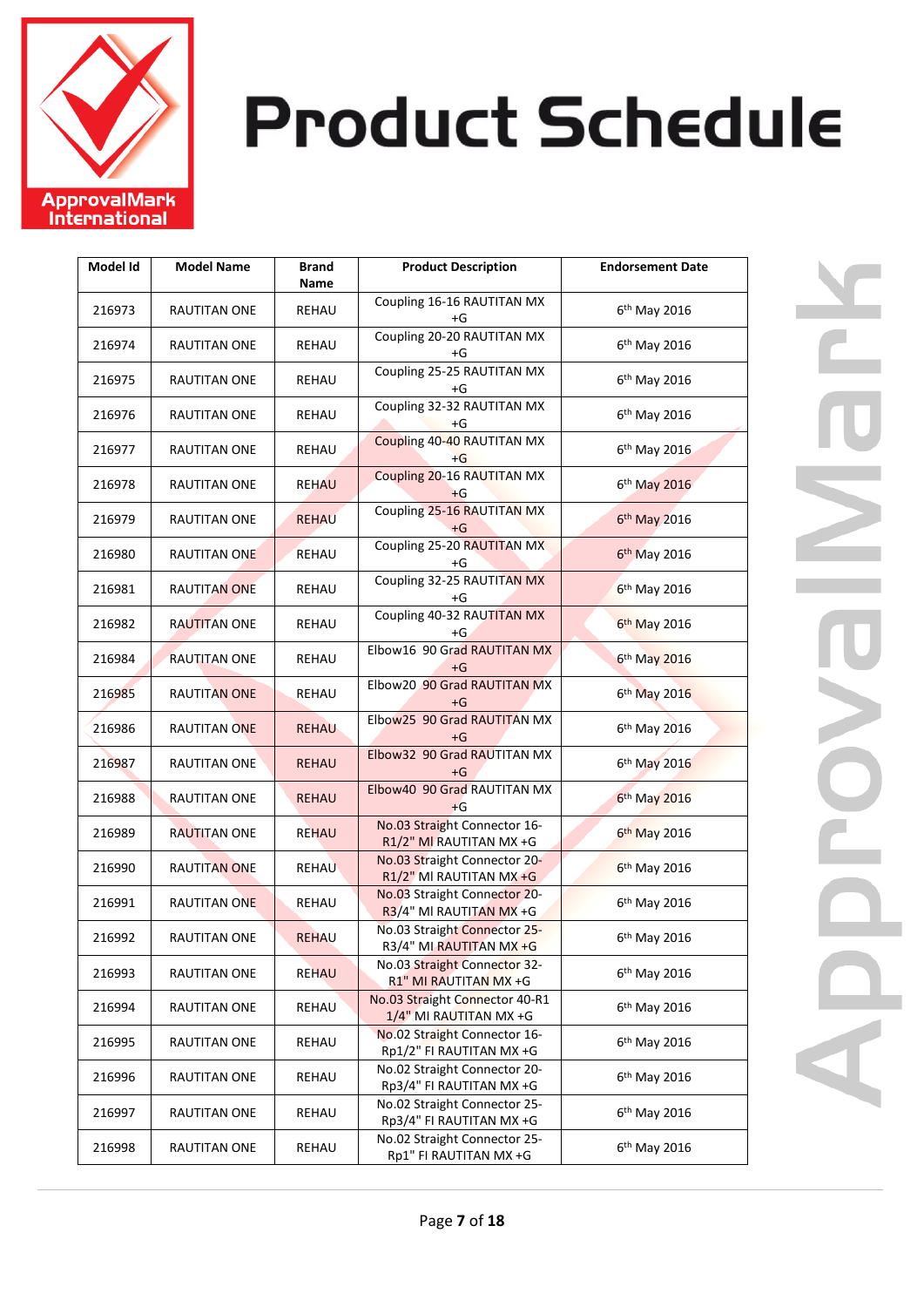

| Model Id | <b>Model Name</b>   | <b>Brand</b><br>Name | <b>Product Description</b>                                   | <b>Endorsement Date</b>  |
|----------|---------------------|----------------------|--------------------------------------------------------------|--------------------------|
| 216999   | <b>RAUTITAN ONE</b> | REHAU                | No.02 Straight Connector 32-<br>Rp1" FI RAUTITAN MX +G       | 6 <sup>th</sup> May 2016 |
| 217425   | RAUTITAN ONE        | REHAU                | No.13 Elbow 25-R3/4" MI<br>RAUTITAN MX +G                    | 6 <sup>th</sup> May 2016 |
| 217426   | RAUTITAN ONE        | REHAU                | No.13 Elbow 32-R1" MI<br>RAUTITAN MX +G                      | 6 <sup>th</sup> May 2016 |
| 217428   | RAUTITAN ONE        | REHAU                | No.13 Elbow 40-R1 1/4" MI<br>RAUTITAN MX +G                  | 6 <sup>th</sup> May 2016 |
| 217429   | RAUTITAN ONE        | REHAU                | No.15 BP Elbow 16-Rp1/2" FI<br><b>RAUTITAN MX +G</b>         | 6 <sup>th</sup> May 2016 |
| 217431   | RAUTITAN ONE        | <b>REHAU</b>         | No.15 BP Elbow 20-Rp3/4" FI<br><b>RAUTITAN MX +G</b>         | 6th May 2016             |
| 217433   | RAUTITAN ONE        | <b>REHAU</b>         | No.61 Stopper 16mm RAUTITAN<br>$MX + G$                      | 6 <sup>th</sup> May 2016 |
| 217434   | <b>RAUTITAN ONE</b> | <b>REHAU</b>         | No.61 Stopper 20mm RAUTITAN<br>$MX + G$                      | 6th May 2016             |
| 217435   | <b>RAUTITAN ONE</b> | REHAU                | Connection Barb male 16mm MI<br>RAUTITAN MX +G               | 6 <sup>th</sup> May 2016 |
| 217436   | <b>RAUTITAN ONE</b> | REHAU                | Connection Barb male 20mm MI<br>RAUTITAN MX +G               | 6 <sup>th</sup> May 2016 |
| 217437   | <b>RAUTITAN ONE</b> | REHAU                | <b>Connection Barb male 25mm MI</b><br>RAUTITAN MX +G        | 6th May 2016             |
| 217438   | <b>RAUTITAN ONE</b> | REHAU                | <b>Connection Barb male 32mm MI</b><br><b>RAUTITAN MX +G</b> | 6 <sup>th</sup> May 2016 |
| 217439   | <b>RAUTITAN ONE</b> | <b>REHAU</b>         | No.19 BP 16-R1/2" ext. 90mm<br>MI tapered RAUTITAN MX +G     | 6 <sup>th</sup> May 2016 |
| 217441   | <b>RAUTITAN ONE</b> | <b>REHAU</b>         | No.19 BP 16-R1/2" ext. 200mm<br>MI tapered RAUTITAN MX +G    | 6th May 2016             |
| 217442   | RAUTITAN ONE        | <b>REHAU</b>         | No.19 BP 20-R1/2" ext. 95mm<br>MI tapered RAUTITAN MX +G     | 6th May 2016             |
| 217443   | <b>RAUTITAN ONE</b> | <b>REHAU</b>         | No.19 BP 20-R1/2" ext. 200mm<br>MI tapered RAUTITAN MX +G    | 6 <sup>th</sup> May 2016 |
| 217461   | <b>RAUTITAN ONE</b> | <b>REHAU</b>         | No.13 Elbow 25-R1" MI<br>RAUTITAN MX +G                      | 6 <sup>th</sup> May 2016 |
| 217462   | <b>RAUTITAN ONE</b> | REHAU                | No.15 BP Elbow 32-Rp1" FI<br>RAUTITAN MX +G                  | 6 <sup>th</sup> May 2016 |
| 218592   | RAUTITAN ONE        | <b>REHAU</b>         | T-Piece32-16-32 RAUTITAN MX<br>$+G$                          | $6th$ May 2016           |
| 218598   | <b>RAUTITAN ONE</b> | <b>REHAU</b>         | T-Piece40-20-40 RAUTITAN MX<br>+G                            | 6 <sup>th</sup> May 2016 |
| 218601   | RAUTITAN ONE        | REHAU                | T-Piece40-25-40 RAUTITAN MX<br>+G                            | 6 <sup>th</sup> May 2016 |
| 218602   | <b>RAUTITAN ONE</b> | REHAU                | T-Piece40-32-40 RAUTITAN MX<br>+G                            | 6 <sup>th</sup> May 2016 |
| 218603   | RAUTITAN ONE        | REHAU                | T-Piece25-16-16 RAUTITAN MX<br>+G                            | 6 <sup>th</sup> May 2016 |
| 218604   | RAUTITAN ONE        | REHAU                | T-Piece25-16-20 RAUTITAN MX<br>+G                            | 6 <sup>th</sup> May 2016 |
| 218605   | RAUTITAN ONE        | REHAU                | T-Piece25-20-16 RAUTITAN MX<br>+G                            | 6 <sup>th</sup> May 2016 |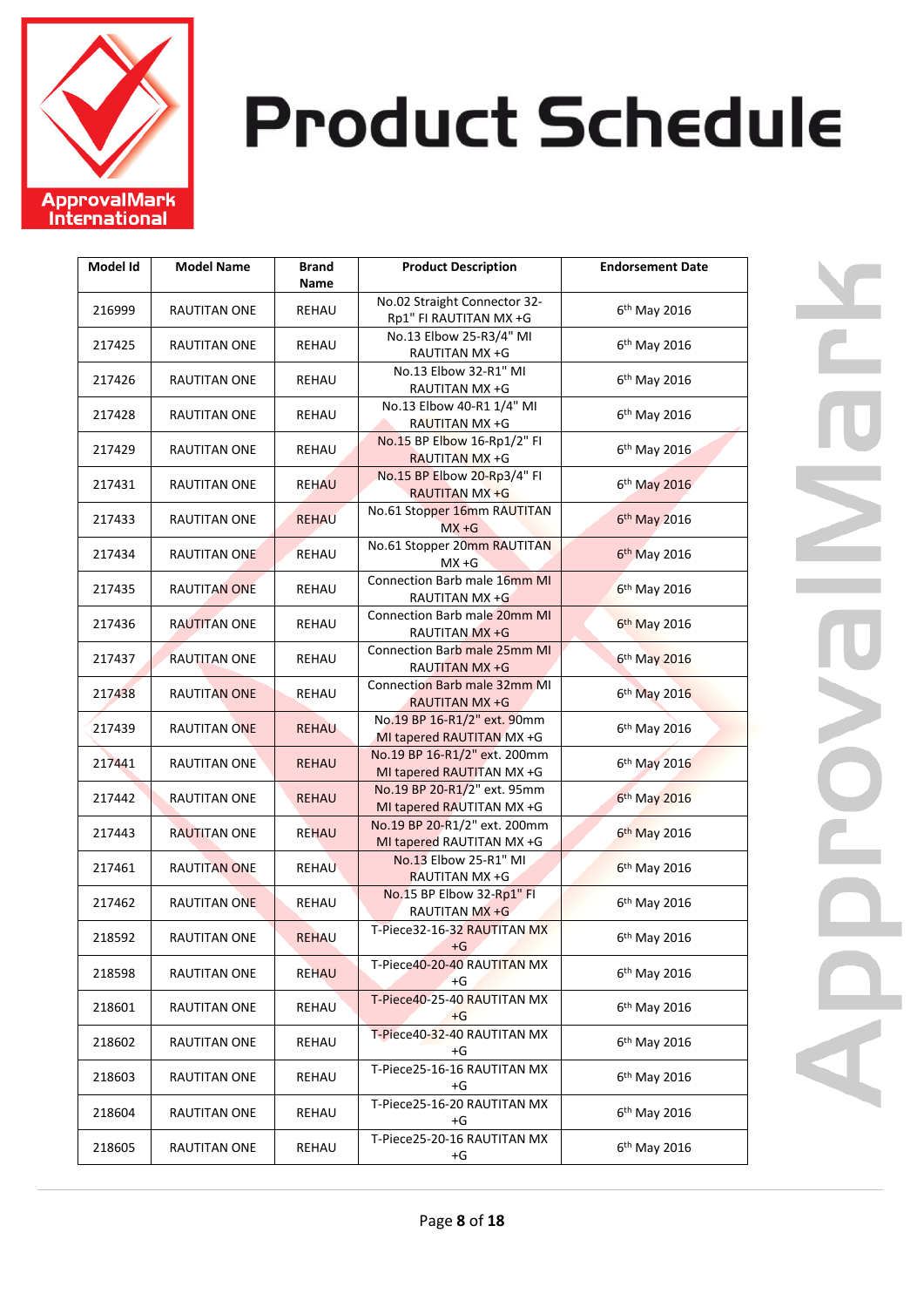

| Model Id | <b>Model Name</b>   | <b>Brand</b><br>Name | <b>Product Description</b>                               | <b>Endorsement Date</b>  |
|----------|---------------------|----------------------|----------------------------------------------------------|--------------------------|
| 218606   | RAUTITAN ONE        | REHAU                | T-Piece32-20-20 RAUTITAN MX<br>+G                        | 6 <sup>th</sup> May 2016 |
| 218607   | RAUTITAN ONE        | <b>REHAU</b>         | T-Piece16-20-16 RAUTITAN MX<br>+G                        | 6 <sup>th</sup> May 2016 |
| 218608   | RAUTITAN ONE        | REHAU                | T-Piece20-25-20 RAUTITAN MX<br>+G                        | 6 <sup>th</sup> May 2016 |
| 218609   | RAUTITAN ONE        | REHAU                | No.03 Straight Connector 16-<br>R3/4" MI RAUTITAN MX +G  | 6 <sup>th</sup> May 2016 |
| 218611   | RAUTITAN ONE        | REHAU                | No.03 Straight Connector 20-<br>R1" MI RAUTITAN MX +G    | 6 <sup>th</sup> May 2016 |
| 218612   | RAUTITAN ONE        | <b>REHAU</b>         | No.03 Straight Connector 25-<br>R1" MI RAUTITAN MX +G    | 6 <sup>th</sup> May 2016 |
| 218613   | RAUTITAN ONE        | <b>REHAU</b>         | No.03 Straight Connector 32-<br>R3/4" MI RAUTITAN MX +G  | 6 <sup>th</sup> May 2016 |
| 218614   | RAUTITAN ONE        | REHAU                | No.02 Straight Connector 20-<br>Rp1/2" FI RAUTITAN MX +G | 6th May 2016             |
| 218661   | <b>RAUTITAN ONE</b> | REHAU                | No.13 Elbow 16-R1/2" MI<br>RAUTITAN MX +G                | 6 <sup>th</sup> May 2016 |
| 218662   | <b>RAUTITAN ONE</b> | REHAU                | No.13 Elbow 20-R1/2" MI<br>RAUTITAN MX +G                | 6th May 2016             |
| 218663   | <b>RAUTITAN ONE</b> | REHAU                | No.13 Elbow 20-R3/4" MI<br>RAUTITAN MX +G                | 6th May 2016             |
| 218664   | RAUTITAN ONE        | REHAU                | No.14 Elbow 16-Rp1/2" Fl<br>RAUTITAN MX +G               | 6 <sup>th</sup> May 2016 |
| 218665   | <b>RAUTITAN ONE</b> | <b>REHAU</b>         | No.14 Elbow 20-Rp3/4" FI<br>RAUTITAN MX +G               | 6 <sup>th</sup> May 2016 |
| 218666   | RAUTITAN ONE        | <b>REHAU</b>         | Connecting Barb 16 - DN15 Fl<br><b>RAUTITAN MX +G</b>    | 6 <sup>th</sup> May 2016 |
| 218667   | RAUTITAN ONE        | <b>REHAU</b>         | Connecting Barb 20 - DN20 Fl<br><b>RAUTITAN MX +G</b>    | 6th May 2016             |
| 218668   | RAUTITAN ONE        | <b>REHAU</b>         | No.19 BP Elbow 16-G1/2" ext.<br>65mm MI RAUTITAN MX +G   | 6 <sup>th</sup> May 2016 |
| 218669   | RAUTITAN ONE        | <b>REHAU</b>         | No.19 BP Elbow 16-G1/2" ext.<br>90mm MI RAUTITAN MX +G   | 6 <sup>th</sup> May 2016 |
| 218671   | <b>RAUTITAN ONE</b> | REHAU                | No.19 BP Elbow 16-G1/2" ext.<br>200mm MI RAUTITAN MX +G  | 6 <sup>th</sup> May 2016 |
| 218672   | RAUTITAN ONE        | <b>REHAU</b>         | No.19 BP Elbow 20-G1/2" ext.<br>95mm MI RAUTITAN MX +G   | 6 <sup>th</sup> May 2016 |
| 218673   | RAUTITAN ONE        | <b>REHAU</b>         | No.19 BP Elbow 20-G1/2" ext.<br>200mm MI RAUTITAN MX +G  | 6 <sup>th</sup> May 2016 |
| 218674   | RAUTITAN ONE        | REHAU                | No.19 BP Elbow 20-G3/4" ext.<br>95mm MI RAUTITAN MX +G   | 6 <sup>th</sup> May 2016 |
| 218682   | RAUTITAN ONE        | REHAU                | No.15 BP Elbow 25-Rp1" FI<br>RAUTITAN MX +G              | 6 <sup>th</sup> May 2016 |
| 222251   | RAUTITAN MX         | REHAU                | No.19 Elbow 20 x 3/4" 150mm<br>MI                        | 6 <sup>th</sup> May 2016 |
| 222581   | RAUTITAN MX         | REHAU                | NO.19 ELBOW 20X1/2" 200mm<br>MI                          | 6 <sup>th</sup> May 2016 |
| 225321   | RAUTITAN MX         | REHAU                | No.15 Elbow 16 x 3/4" FI                                 | 6 <sup>th</sup> May 2016 |
| 225331   | RAUTITAN MX         | REHAU                | Copper Compression 20mm x<br>3/4"                        | 6 <sup>th</sup> May 2016 |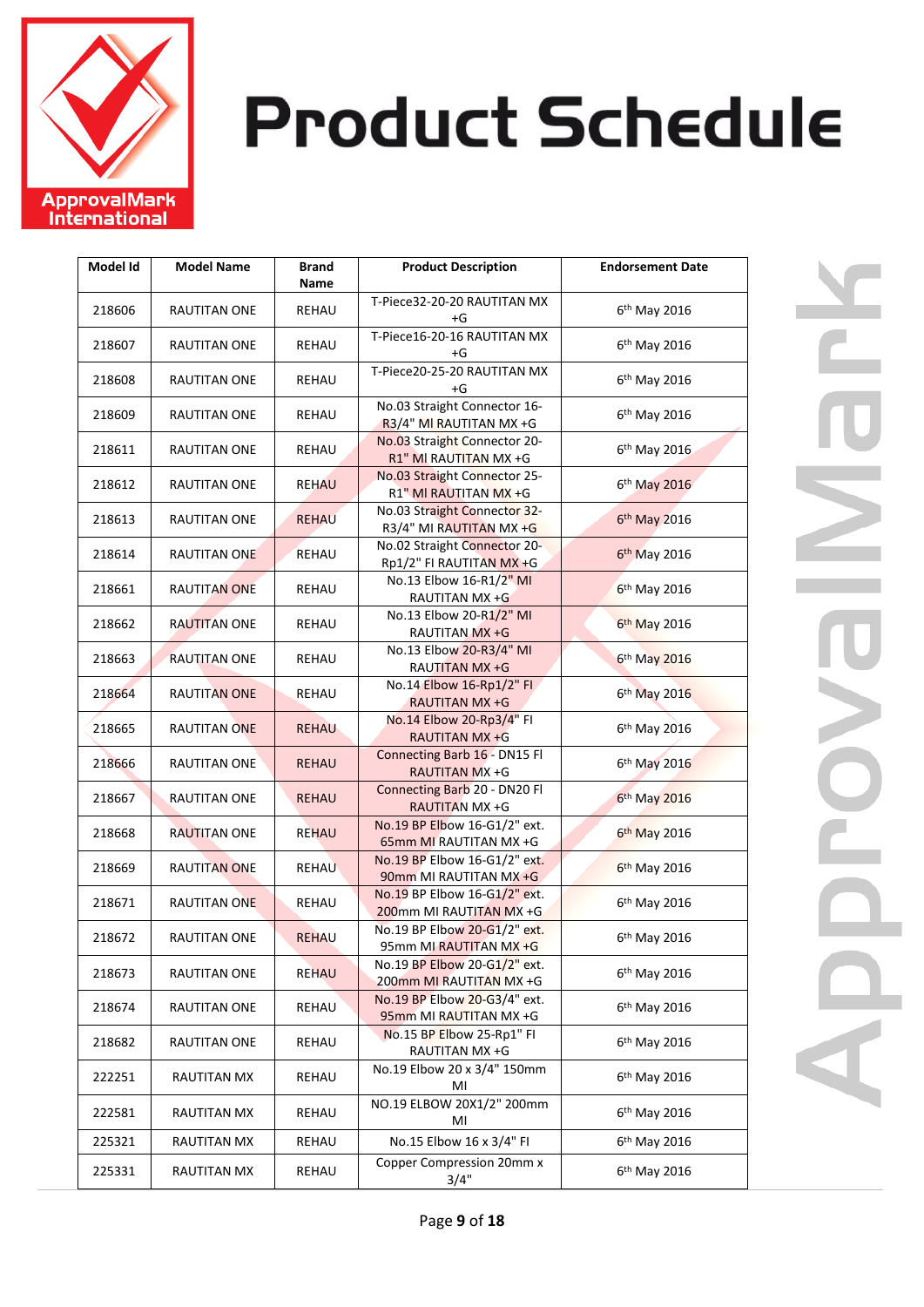

| Model Id | <b>Model Name</b>  | <b>Brand</b><br>Name | <b>Product Description</b>                                   | <b>Endorsement Date</b>     |
|----------|--------------------|----------------------|--------------------------------------------------------------|-----------------------------|
| 226231   | RAUTITAN MX        | REHAU                | Copper Compression 16mm x<br>$1/2$ "                         | 6 <sup>th</sup> May 2016    |
| 228718   | RAUTITAN MX        | <b>REHAU</b>         | No.62 Tap connector straight<br>20-G3/4"" FI Nut RAUTITAN MX | 30th March 2021             |
| 228719   | RAUTITAN MX        | <b>REHAU</b>         | No.63 Bent Tap connector 16-<br>G1/2"" FI Nut RAUTITAN MX    | 30th March 2021             |
| 228720   | RAUTITAN MX        | <b>REHAU</b>         | No.63 Bent Tap connector 20-<br>G3/4"" FI Nut RAUTITAN MX    | 30th March 2021             |
| 228724   | <b>RAUTITAN MX</b> | <b>REHAU</b>         | No.62 Tap connector straight<br>16-G1/2"" FI Nut RAUTITAN MX | 30 <sup>th</sup> March 2021 |
| 228851   | RAUTITAN MX        | <b>REHAU</b>         | <b>Body recess lugged</b>                                    | 6th May 2016                |
| 228861   | RAUTITAN MX        | <b>REHAU</b>         | <b>Body recess lugged</b>                                    | $6th$ May 2016              |
| 230328   | RAUTITAN MX        | <b>REHAU</b>         | No.25 T-Piece 63-20-63                                       | 6 <sup>th</sup> May 2016    |
| 230338   | <b>RAUTITAN MX</b> | <b>REHAU</b>         | No.25 T-Piece 63-25-63                                       | 6 <sup>th</sup> May 2016    |
| 230348   | <b>RAUTITAN MX</b> | REHAU                | No.25 T-Piece 50-20-50                                       | 6 <sup>th</sup> May 2016    |
| 230358   | <b>RAUTITAN MX</b> | REHAU                | No.25 T-Piece 50-25-50                                       | 6 <sup>th</sup> May 2016    |
| 233814   | <b>RAUTITAN MX</b> | REHAU                | No. 05 Straight Connector<br>16mm x 1/2" Ml                  | 6 <sup>th</sup> May 2016    |
| 235458   | <b>RAUTITAN MX</b> | REHAU                | No.19 Elbow 16 x 1/2" 170mm<br>MI                            | 6 <sup>th</sup> May 2016    |
| 235468   | <b>RAUTITAN MX</b> | REHAU                | No.15 Elbow 20 x 3/4" MI                                     | 6 <sup>th</sup> May 2016    |
| 235478   | <b>RAUTITAN MX</b> | <b>REHAU</b>         | Bath/Shower Combo 200mm<br>B/U                               | 6 <sup>th</sup> May 2016    |
| 235488   | <b>RAUTITAN MX</b> | <b>REHAU</b>         | <b>16MM HOT WATER ENTRY</b>                                  | 6 <sup>th</sup> May 2016    |
| 235498   | <b>RAUTITAN MX</b> | <b>REHAU</b>         | Hot Water Entry 3/4" 900mm                                   | 6 <sup>th</sup> May 2016    |
| 237982   | <b>RAUTITAN MX</b> | <b>REHAU</b>         | <b>Connection barb -male</b>                                 | 6th May 2016                |
| 237992   | <b>RAUTITAN MX</b> | <b>REHAU</b>         | Connection barb -male                                        | 6 <sup>th</sup> May 2016    |
| 238002   | <b>RAUTITAN MX</b> | <b>REHAU</b>         | Connection barb -male                                        | 6 <sup>th</sup> May 2016    |
| 243253   | <b>RAUTITAN MX</b> | <b>REHAU</b>         | No.61 Stopper 20mm                                           | 6 <sup>th</sup> May 2016    |
| 245937   | <b>RAUTITAN MX</b> | REHAU                | No.19 Elbow 20 x 1/2"MI                                      | 6 <sup>th</sup> May 2016    |
| 245947   | <b>RAUTITAN MX</b> | <b>REHAU</b>         | No. 62 Tap Connector Straight<br>20mm x 3/4" Fl Nut          | 6 <sup>th</sup> May 2016    |
| 245957   | RAUTITAN MX        | REHAU                | No.63 Bent TapConn 16x1/2"                                   | 6 <sup>th</sup> May 2016    |
| 245967   | RAUTITAN MX        | <b>REHAU</b>         | Shower Asmbly 8" B/U                                         | 6 <sup>th</sup> May 2016    |
| 245977   | <b>RAUTITAN MX</b> | REHAU                | Bath/Lndry Ass 12"LH RA RH STR                               | 6 <sup>th</sup> May 2016    |
| 245987   | <b>RAUTITAN MX</b> | REHAU                | Bath/Lndry Ass 12"LH STR RH RA                               | 6 <sup>th</sup> May 2016    |
| 245997   | <b>RAUTITAN MX</b> | REHAU                | Bath/Lndry Ass 12" Rear Entry                                | 6 <sup>th</sup> May 2016    |
| 246007   | <b>RAUTITAN MX</b> | REHAU                | Shower Asmbly 6" B/U                                         | 6 <sup>th</sup> May 2016    |
| 246017   | RAUTITAN MX        | REHAU                | No.15 Elbow 20mm x 3/4"FI                                    | 6 <sup>th</sup> May 2016    |
| 246027   | <b>RAUTITAN MX</b> | REHAU                | No.19 Elbow 16 x 1/2" 150mm<br>MI                            | 6 <sup>th</sup> May 2016    |
| 246037   | <b>RAUTITAN MX</b> | REHAU                | No.19 Elbow 16 x 1/2" 200mm<br>MI                            | 6 <sup>th</sup> May 2016    |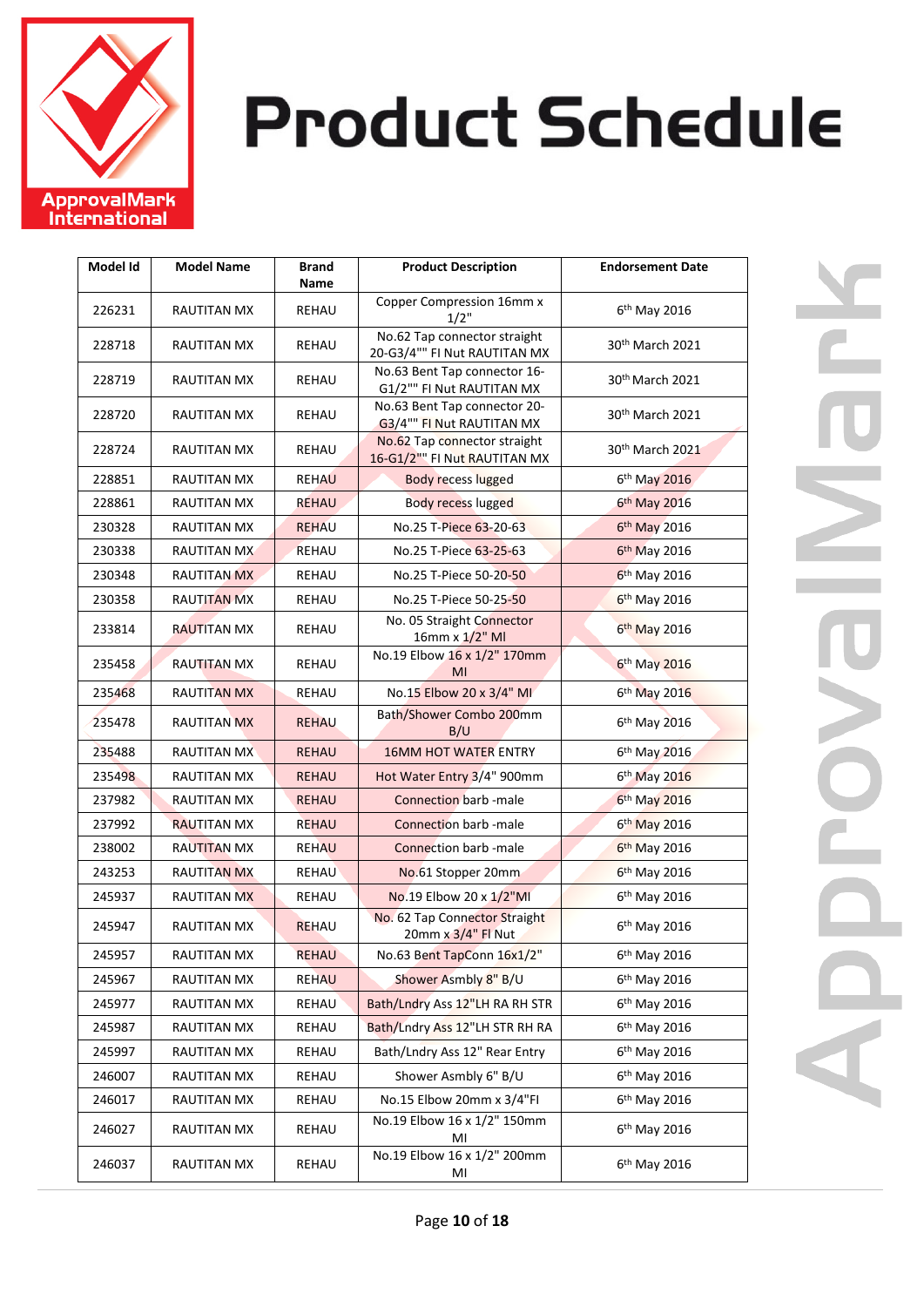

| Model Id | <b>Model Name</b>  | <b>Brand</b><br>Name | <b>Product Description</b>                            | <b>Endorsement Date</b>  |
|----------|--------------------|----------------------|-------------------------------------------------------|--------------------------|
| 246047   | <b>RAUTITAN MX</b> | REHAU                | Shower/Riser 8" B/U + 27"                             | 6th May 2016             |
| 246057   | RAUTITAN MX        | REHAU                | Bath/Shower Combo 8" R/A                              | 6 <sup>th</sup> May 2016 |
| 246067   | RAUTITAN MX        | REHAU                | No.19 Elb 16x1/2" 95MM<br>MI+Tail                     | 6 <sup>th</sup> May 2016 |
| 246087   | RAUTITAN MX        | REHAU                | Bath/Lndry 12" R/A + 200 Tails                        | 6 <sup>th</sup> May 2016 |
| 246117   | RAUTITAN MX        | REHAU                | Shower Asmbly 6" LH STR RH<br>R/A                     | 6 <sup>th</sup> May 2016 |
| 246127   | RAUTITAN MX        | REHAU                | Shower Asmbly 6" LH R/A RH<br><b>STR</b>              | 6 <sup>th</sup> May 2016 |
| 257266   | RAUTITAN MX        | <b>REHAU</b>         | No.27 T-Piece 25-16-16                                | 6 <sup>th</sup> May 2016 |
| 257296   | RAUTITAN MX        | REHAU                | No.28 T-Piece 16-20-16mm                              | 6 <sup>th</sup> May 2016 |
| 257306   | RAUTITAN MX        | <b>REHAU</b>         | No.28 T-Piece 16-25-16                                | 6 <sup>th</sup> May 2016 |
| 257316   | <b>RAUTITAN MX</b> | REHAU                | No.28 T-Piece 20-25-16                                | 6 <sup>th</sup> May 2016 |
| 257326   | <b>RAUTITAN MX</b> | REHAU                | No.28 T-Piece 20-25-20                                | $6th$ May 2016           |
| 257336   | <b>RAUTITAN MX</b> | REHAU                | No.03 Straight Conn 25x1" M1                          | 6 <sup>th</sup> May 2016 |
| 257346   | <b>RAUTITAN MX</b> | REHAU                | Threaded Adaptor 20 x R3/4"                           | 6 <sup>th</sup> May 2016 |
| 257356   | <b>RAUTITAN MX</b> | REHAU                | No.01R Reduce Coupling 20-<br>16 <sub>mm</sub>        | 6 <sup>th</sup> May 2016 |
| 257366   | <b>RAUTITAN MX</b> | REHAU                | No.01R Reduce Coupling 25-<br>20mm                    | 6 <sup>th</sup> May 2016 |
| 257376   | <b>RAUTITAN MX</b> | <b>REHAU</b>         | <b>No.01R Reduce Coupling 25-</b><br>16 <sub>mm</sub> | 6 <sup>th</sup> May 2016 |
| 258196   | RAUTITAN MX        | <b>REHAU</b>         | No.27 T-Piece UNEQUAL 25-20-<br>16                    | 6th May 2016             |
| 258206   | RAUTITAN MX        | <b>REHAU</b>         | No.30 T-Piece 25x3/4"Flx25                            | 6 <sup>th</sup> May 2016 |
| 259335   | <b>RAUTITAN MX</b> | <b>REHAU</b>         | No.24 T-Piece 16-16-16mm                              | 6 <sup>th</sup> May 2016 |
| 259345   | <b>RAUTITAN MX</b> | <b>REHAU</b>         | No.24 T-Piece 20-20-20mm                              | 6 <sup>th</sup> May 2016 |
| 259355   | <b>RAUTITAN MX</b> | <b>REHAU</b>         | No.24 T-Piece 25-25-25                                | $6th$ May 2016           |
| 259365   | <b>RAUTITAN MX</b> | REHAU                | No.25 T-Piece 20-16-20mm                              | 6 <sup>th</sup> May 2016 |
| 259375   | <b>RAUTITAN MX</b> | REHAU                | No.25 T-Piece 25-16-25                                | 6 <sup>th</sup> May 2016 |
| 259385   | RAUTITAN MX        | <b>REHAU</b>         | No.25 T-Piece 25-20-25                                | 6 <sup>th</sup> May 2016 |
| 259395   | RAUTITAN MX        | <b>REHAU</b>         | No.26 T-Piece 20-20-16mm                              | 6 <sup>th</sup> May 2016 |
| 259405   | RAUTITAN MX        | <b>REHAU</b>         | No.26 T-Piece 25-25-16                                | 6 <sup>th</sup> May 2016 |
| 259415   | RAUTITAN MX        | REHAU                | No.26 T-Piece 25-25-20                                | 6 <sup>th</sup> May 2016 |
| 259425   | RAUTITAN MX        | REHAU                | No.27 T-Piece 20-16-16mm                              | 6th May 2016             |
| 259435   | RAUTITAN MX        | REHAU                | No.27 T-Piece UNEQUAL 25-16-<br>20                    | 6 <sup>th</sup> May 2016 |
| 259445   | <b>RAUTITAN MX</b> | REHAU                | No.27 T-Piece 25-20-20                                | 6 <sup>th</sup> May 2016 |
| 259455   | <b>RAUTITAN MX</b> | REHAU                | No.01 Straight Coupling 16mm                          | 6 <sup>th</sup> May 2016 |
| 259465   | RAUTITAN MX        | REHAU                | No.01 Straight Coupling 20mm                          | 6 <sup>th</sup> May 2016 |
| 259475   | RAUTITAN MX        | REHAU                | No.01 Straight Coupling 25mm                          | 6 <sup>th</sup> May 2016 |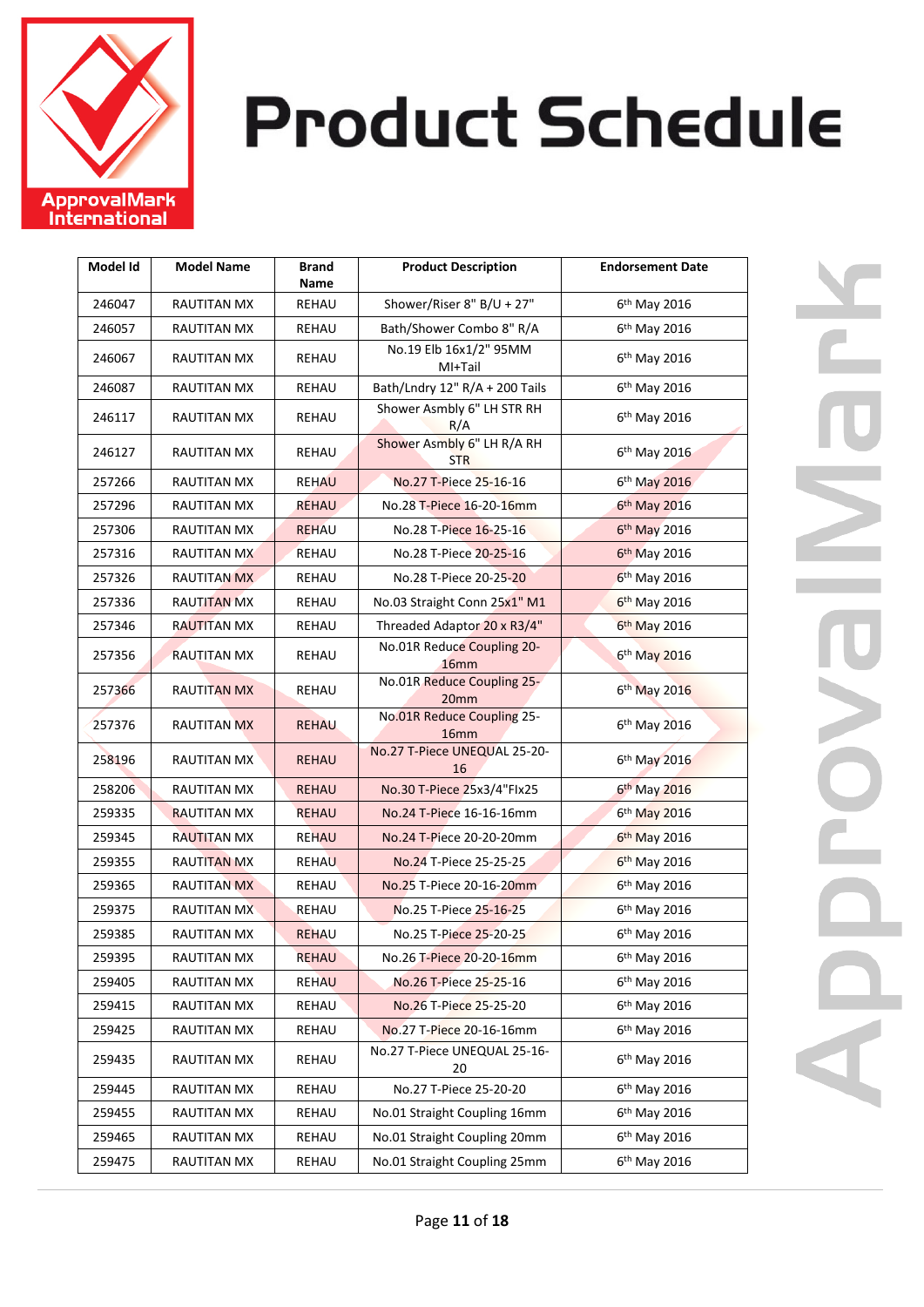

| Model Id | <b>Model Name</b>               | <b>Brand</b><br>Name | <b>Product Description</b>                                   | <b>Endorsement Date</b>  |
|----------|---------------------------------|----------------------|--------------------------------------------------------------|--------------------------|
| 259485   | RAUTITAN MX                     | REHAU                | Threaded Adaptor 16 x R1/2"                                  | 6 <sup>th</sup> May 2016 |
| 259495   | RAUTITAN MX                     | REHAU                | Threaded Adaptor 20 x R1/2"                                  | 6 <sup>th</sup> May 2016 |
| 259505   | RAUTITAN MX                     | REHAU                | No.03 Straight Conn 25x3/4" MI                               | 6 <sup>th</sup> May 2016 |
| 259515   | RAUTITAN MX                     | REHAU                | No.02 Straight Conn 16x1/2" FI                               | 6 <sup>th</sup> May 2016 |
| 259525   | RAUTITAN MX                     | REHAU                | No.02 Straight Conn 20x1/2" FI                               | 6 <sup>th</sup> May 2016 |
| 259535   | <b>RAUTITAN MX</b>              | REHAU                | No.02 Str Conn 25 x 3/4" FI                                  | 6 <sup>th</sup> May 2016 |
| 259605   | RAUTITAN MX                     | REHAU                | <b>Compression Sleeve 16mm</b>                               | 6 <sup>th</sup> May 2016 |
| 259615   | RAUTITAN MX                     | <b>REHAU</b>         | <b>Compression Sleeve 20mm</b>                               | 6 <sup>th</sup> May 2016 |
| 259625   | RAUTITAN MX                     | <b>REHAU</b>         | <b>Compression Sleeve 25mm</b>                               | 6 <sup>th</sup> May 2016 |
| 260068   | RAUTITAN MX                     | <b>REHAU</b>         | Copper Extension $3/4$ "CU + Barb                            | 6 <sup>th</sup> May 2016 |
| 261945   | <b>RAUTITAN MX</b>              | <b>REHAU</b>         | Bath/Lndry Assmbly 8" STR                                    | 6 <sup>th</sup> May 2016 |
| 261955   | <b>RAUTITAN MX</b>              | REHAU                | Bath/Lndry Asmbly 8" R/A                                     | 6th May 2016             |
| 261965   | RAUTITAN MX                     | REHAU                | Shower Asmbly 8" R/A                                         | 6 <sup>th</sup> May 2016 |
| 261975   | RAUTITAN MX                     | <b>REHAU</b>         | No.19 Elbow 16 x 1/2" 95mm MI                                | 6 <sup>th</sup> May 2016 |
| 261995   | <b>RAUTITAN MX</b>              | REHAU                | Shower Asmbly 6" STR                                         | 6 <sup>th</sup> May 2016 |
| 268498   | <b>RAUTITAN MX</b>              | REHAU                | <b>Bath/Shower combination 8"</b><br>right angle RAUTITAN MX | 6 <sup>th</sup> May 2016 |
| 268781   | RAUTITAN MX                     | <b>REHAU</b>         | <b>Connecting Barb 16mm</b>                                  | 6 <sup>th</sup> May 2016 |
| 268791   | RAUTITAN MX                     | <b>REHAU</b>         | <b>Connecting Barb 20mm</b>                                  | 6 <sup>th</sup> May 2016 |
| 268831   | <b>RAUTITAN MX</b>              | <b>REHAU</b>         | No.13 Elbow 20mm x 3/4" MI                                   | 6 <sup>th</sup> May 2016 |
| 268841   | RAUTITAN MX                     | <b>REHAU</b>         | No.19 Elbow 16mm x 1/2" MI                                   | 6 <sup>th</sup> May 2016 |
| 268851   | <b>RAUTITAN MX</b>              | <b>REHAU</b>         | No. 62 Tap Connector Straight<br>16mm x 1/2" Fl Nut          | 6th May 2016             |
| 268861   | <b>RAUTITAN MX</b>              | <b>REHAU</b>         | No.63 BentTapConn<br>20x3/4"FINut                            | 6 <sup>th</sup> May 2016 |
| 268871   | <b>RAUTITAN MX</b>              | <b>REHAU</b>         | Bath/Lndry Assmbly 12" STR                                   | 6 <sup>th</sup> May 2016 |
| 268881   | <b>RAUTITAN MX</b>              | REHAU                | Bath/Lndry Asmbly 12" R/A                                    | 6 <sup>th</sup> May 2016 |
| 268891   | RAUTITAN MX                     | <b>REHAU</b>         | Shower Asmbly 6" R/A                                         | $6th$ May 2016           |
| 268901   | RAUTITAN MX                     | <b>REHAU</b>         | Shower/Riser 8" R/A + 27"                                    | 6 <sup>th</sup> May 2016 |
| 288085   | RAUTITAN MX                     | <b>REHAU</b>         | <b>Threaded Connector Lugged 16</b><br>x RP1/2"              | 6 <sup>th</sup> May 2016 |
| 245997_1 | <b>RAUTITAN MX</b>              | <b>REHAU</b>         | Rear Entry Body 3/4" x 1/2"                                  | 6 <sup>th</sup> May 2016 |
| 246047 1 | RAUTITAN MX                     | REHAU                | Lugged Elbow 1/2" MI                                         | $6th$ May 2016           |
| 246057 1 | RAUTITAN MX                     | REHAU                | Bypass Body 3/4" x 1/2"                                      | 6 <sup>th</sup> May 2016 |
| 261945 1 | RAUTITAN MX                     | REHAU                | Milled End Nipple 1/2" MI                                    | 6 <sup>th</sup> May 2016 |
| 106511   | No.15 BP Elbow<br>RAUTITAN MX+G | REHAU                | No.15 BP Elbow 20-Rp1/2" FI<br>RAUTITAN MX +G                | 14th May 2018            |
| 106521   | Hose Plates<br>RAUTITAN MX+G    | REHAU                | Hose plate 16-Rp1/2" RAUTITAN<br>$MX +G$                     | 14th May 2018            |
| 326505   | RAUTITAN PX+                    | REHAU                | no. 1 straight coupling 16                                   | 30th October 2019        |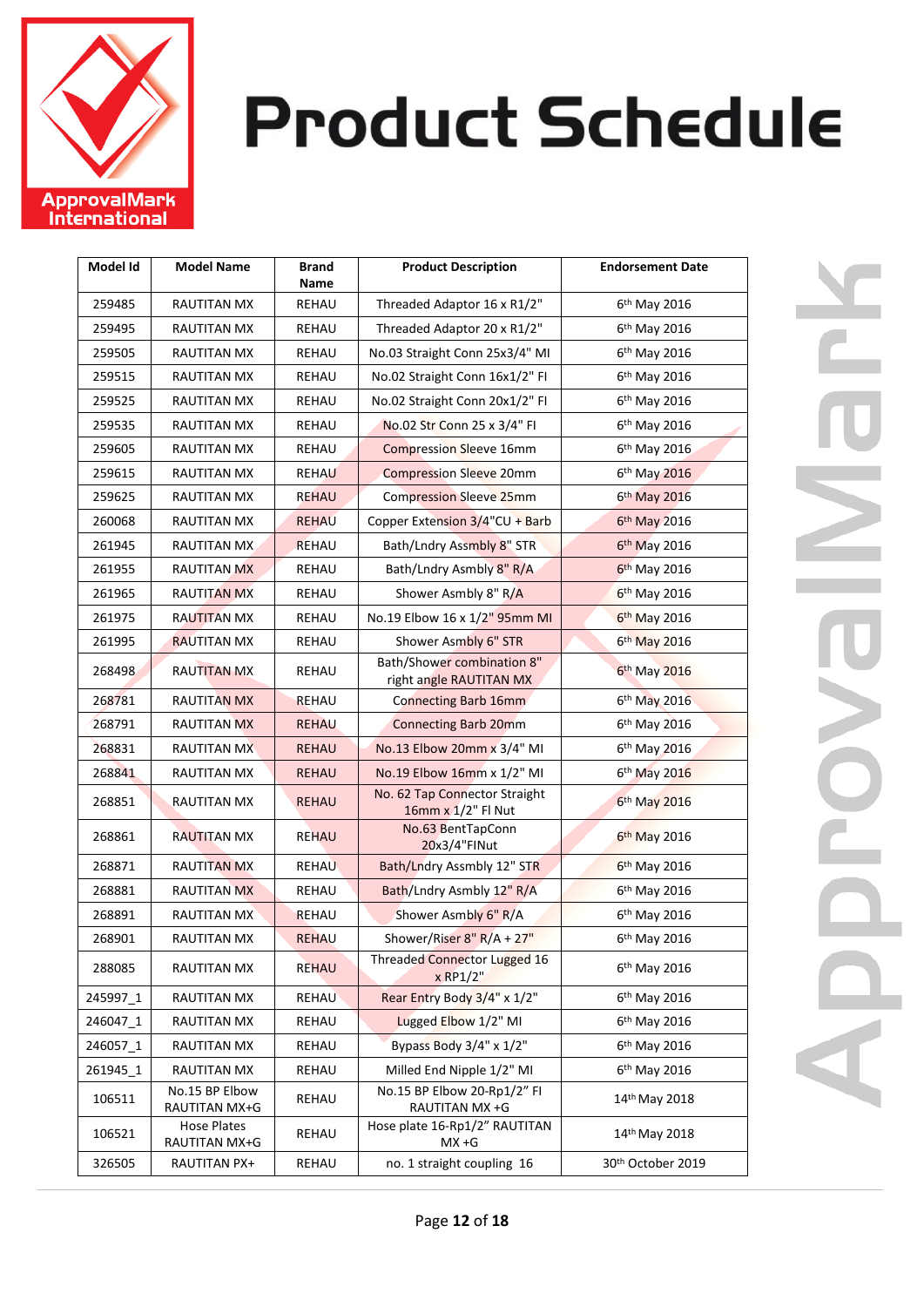

| Model Id | <b>Model Name</b>   | <b>Brand</b><br>Name | <b>Product Description</b>                                   | <b>Endorsement Date</b>       |
|----------|---------------------|----------------------|--------------------------------------------------------------|-------------------------------|
| 326506   | RAUTITAN PX+        | REHAU                | no. 1 straight coupling 20                                   | 30th October 2019             |
| 326508   | RAUTITAN PX+        | REHAU                | no.12 elbow 16                                               | 30th October 2019             |
| 326509   | RAUTITAN PX+        | REHAU                | no.12 elbow 20                                               | 30th October 2019             |
| 326511   | RAUTITAN PX+        | REHAU                | no. 24 T -piece 16                                           | 30th October 2019             |
| 326512   | RAUTITAN PX+        | REHAU                | no. 24 T -piece 20                                           | 30 <sup>th</sup> October 2019 |
| 326514   | RAUTITAN PX+        | <b>REHAU</b>         | no. 1R reducing coupling 20-16                               | 30th October 2019             |
| 326517   | <b>RAUTITAN PX+</b> | REHAU                | no. 25 T-piece - reduced centre<br>$20 - 16 - 20$            | 30th October 2019             |
| 326520   | RAUTITAN PX+        | <b>REHAU</b>         | no. 26 T-piece - reduced end 20-<br>$20 - 16$                | 30th October 2019             |
| 326522   | <b>RAUTITAN PX+</b> | <b>REHAU</b>         | no. 27 T-piece - reduced centre<br>and end 20-16-16          | 30th October 2019             |
| 326526   | RAUTITAN PX+        | REHAU                | no. 28 T -piece - reduced ends<br>16-20-16                   | 30 <sup>th</sup> October 2019 |
| 456270   | <b>RAUTITAN RX+</b> | REHAU                | U-BEND FEMALE LONG 16/16 -<br>Rp1/2                          | 3rd April 2020                |
| 456271   | <b>RAUTITAN RX+</b> | REHAU                | U-BEND FEMALE LONG 20/20 -<br>Rp1/2                          | 3rd April 2020                |
| 456291   | <b>RAUTITAN RX+</b> | REHAU                | T-PIECE, FEMALE THREAD<br>W/LUGS 16 - Rp1/2 - 16             | 3rd April 2020                |
| 456293   | <b>RAUTITAN RX+</b> | REHAU                | T-PIECE, FEMALE THREAD<br>W/LUGS 20 - Rp1/2 - 16             | 3rd April 2020                |
| 456294   | RAUTITAN RX+        | <b>REHAU</b>         | T-PIECE, FEMALE THREAD<br>W/LUGS 20 - Rp1/2 - 20             | 3rd April 2020                |
| 456296   | RAUTITAN RX+        | <b>REHAU</b>         | T-PIECE, FEMALE THREAD 25 -<br>Rp3/4 - 25                    | 3rd April 2020                |
| 456297   | RAUTITAN RX+        | <b>REHAU</b>         | T-PIECE 32 - Rp3/4 - 32                                      | 3rd April 2020                |
| 456298   | <b>RAUTITAN RX+</b> | <b>REHAU</b>         | T-PIECE 32 - Rp3/4 - 25                                      | 3rd April 2020                |
| 456299   | <b>RAUTITAN RX+</b> | <b>REHAU</b>         | T-PIECE 32 - Rp1 - 32                                        | 3rd April 2020                |
| 456300   | <b>RAUTITAN RX+</b> | <b>REHAU</b>         | T-PIECE 40 - Rp1 - 40                                        | 3rd April 2020                |
| 456311   | RAUTITAN RX+        | REHAU                | <b>STRAIGHT CONNECTOR - MALE</b><br>THREAD 16 - R 1/2        | 3rd April 2020                |
| 456312   | <b>RAUTITAN RX+</b> | <b>REHAU</b>         | <b>STRAIGHT CONNECTOR - MALE</b><br><b>THREAD 16 - R 3/4</b> | 3rd April 2020                |
| 456314   | RAUTITAN RX+        | <b>REHAU</b>         | <b>STRAIGHT CONNECTOR - MALE</b><br><b>THREAD 20 - R 1/2</b> | 3rd April 2020                |
| 456315   | RAUTITAN RX+        | REHAU                | <b>STRAIGHT CONNECTOR - MALE</b><br><b>THREAD 20 - R 3/4</b> | 3rd April 2020                |
| 456316   | RAUTITAN RX+        | REHAU                | <b>STRAIGHT CONNECTOR - MALE</b><br><b>THREAD 20 - R 1</b>   | 3rd April 2020                |
| 456318   | RAUTITAN RX+        | REHAU                | STRAIGHT CONNECTOR - MALE<br>THREAD 25 - R 3/4               | 3rd April 2020                |
| 456319   | RAUTITAN RX+        | REHAU                | STRAIGHT CONNECTOR - MALE<br><b>THREAD 25 - R 1</b>          | 3rd April 2020                |
| 456320   | RAUTITAN RX+        | REHAU                | STRAIGHT CONNECTOR - MALE<br>THREAD 32 - R 3/4               | 3rd April 2020                |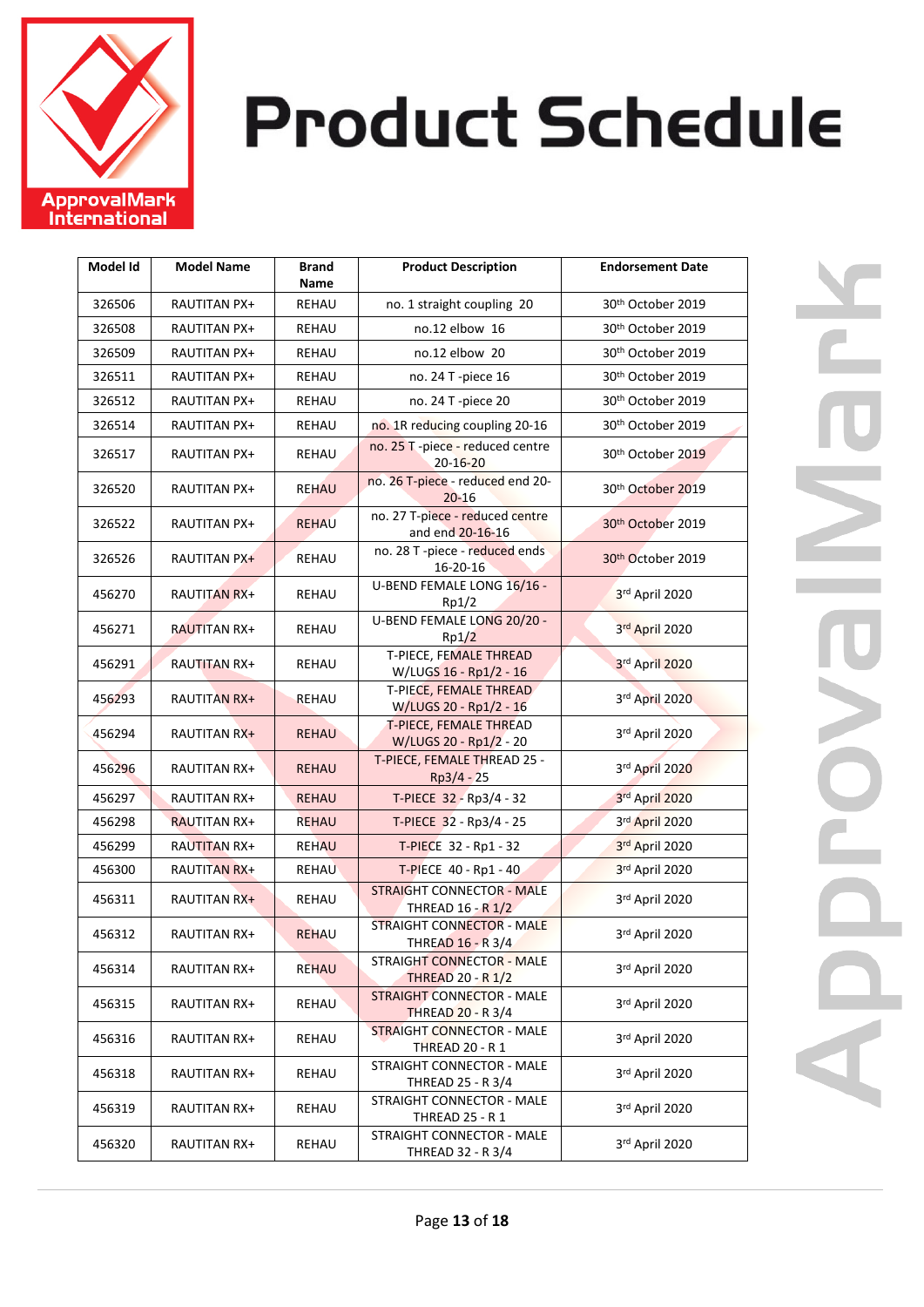

| Model Id | <b>Model Name</b>   | <b>Brand</b><br>Name | <b>Product Description</b>                                       | <b>Endorsement Date</b> |
|----------|---------------------|----------------------|------------------------------------------------------------------|-------------------------|
| 456321   | RAUTITAN RX+        | REHAU                | STRAIGHT CONNECTOR - MALE<br><b>THREAD 32 - R 1</b>              | 3rd April 2020          |
| 456323   | RAUTITAN RX+        | REHAU                | STRAIGHT CONNECTOR - MALE<br>THREAD 40 - R 1 1/4                 | 3rd April 2020          |
| 456327   | RAUTITAN RX+        | REHAU                | <b>STRAIGHT CONNECTOR -</b><br>FEMALE THREAD 16 - Rp 1/2         | 3rd April 2020          |
| 456328   | RAUTITAN RX+        | REHAU                | <b>STRAIGHT CONNECTOR -</b><br>FEMALE THREAD 20 - Rp 1/2         | 3rd April 2020          |
| 456329   | RAUTITAN RX+        | REHAU                | <b>STRAIGHT CONNECTOR -</b><br>FEMALE THREAD 20 - Rp 3/4         | 3rd April 2020          |
| 456331   | RAUTITAN RX+        | <b>REHAU</b>         | <b>STRAIGHT CONNECTOR -</b><br>FEMALE THREAD 25 - Rp 3/4         | 3rd April 2020          |
| 456333   | RAUTITAN RX+        | <b>REHAU</b>         | <b>STRAIGHT CONNECTOR -</b><br>FEMALE THREAD 32 - Rp 1           | 3rd April 2020          |
| 456335   | <b>RAUTITAN RX+</b> | <b>REHAU</b>         | STRAIGHT TAP CONNECTOR<br>WITH GASKET 16 - G 1/2                 | 3rd April 2020          |
| 456337   | <b>RAUTITAN RX+</b> | REHAU                | <b>STRAIGHT TAP CONNECTOR</b><br><b>WITH GASKET 20 - G 1/2</b>   | 3rd April 2020          |
| 456338   | <b>RAUTITAN RX+</b> | REHAU                | STRAIGHT TAP CONNECTOR<br>WITH GASKET 20 - G 3/4                 | 3rd April 2020          |
| 456339   | <b>RAUTITAN RX+</b> | REHAU                | <b>STRAIGHT TAP CONNECTOR</b><br>WITH GASKET 25 - G 3/4          | 3rd April 2020          |
| 456340   | <b>RAUTITAN RX+</b> | REHAU                | STRAIGHT TAP CONNECTOR<br>WITH GASKET 25 - G 1                   | 3rd April 2020          |
| 456341   | <b>RAUTITAN RX+</b> | <b>REHAU</b>         | <b>STRAIGHT TAP CONNECTOR</b><br>WITH GASKET 32 - G 1            | 3rd April 2020          |
| 456342   | RAUTITAN RX+        | <b>REHAU</b>         | <b>STRAIGHT TAP CONNECTOR</b><br><b>WITH GASKET 32 - G 1 1/4</b> | 3rd April 2020          |
| 456343   | RAUTITAN RX+        | <b>REHAU</b>         | <b>STRAIGHT TAP CONNECTOR</b><br><b>WITH GASKET 32 - G 1 1/2</b> | 3rd April 2020          |
| 456344   | <b>RAUTITAN RX+</b> | <b>REHAU</b>         | <b>STRAIGHT TAP CONNECTOR</b><br><b>WITH GASKET 40 - G 1 1/2</b> | 3rd April 2020          |
| 456347   | <b>RAUTITAN RX+</b> | <b>REHAU</b>         | ELBOW - MALE THREAD 16 - R<br>1/2                                | 3rd April 2020          |
| 456348   | <b>RAUTITAN RX+</b> | REHAU                | <b>ELBOW - MALE THREAD 20 - R</b><br>1/2                         | 3rd April 2020          |
| 456349   | <b>RAUTITAN RX+</b> | <b>REHAU</b>         | ELBOW - MALE THREAD 20 - R<br>3/4                                | 3rd April 2020          |
| 456350   | RAUTITAN RX+        | <b>REHAU</b>         | ELBOW - MALE THREAD 25 - R<br>3/4                                | 3rd April 2020          |
| 456352   | RAUTITAN RX+        | REHAU                | ELBOW - MALE THREAD 32 - R 1                                     | 3rd April 2020          |
| 456353   | RAUTITAN RX+        | REHAU                | ELBOW - FEMALE THREAD 16 -<br>Rp <sub>1</sub> /2                 | 3rd April 2020          |
| 456355   | RAUTITAN RX+        | REHAU                | ELBOW - FEMALE THREAD 20 -<br>Rp 1/2                             | 3rd April 2020          |
| 456356   | RAUTITAN RX+        | REHAU                | ELBOW - FEMALE THREAD 20 -<br>Rp 3/4                             | 3rd April 2020          |
| 456358   | RAUTITAN RX+        | REHAU                | NO.15 BP (2 LUGS) 16 - Rp1/2                                     | 3rd April 2020          |
| 456359   | RAUTITAN RX+        | REHAU                | NO.15 BP (2 LUGS) 20 - Rp1/2                                     | 3rd April 2020          |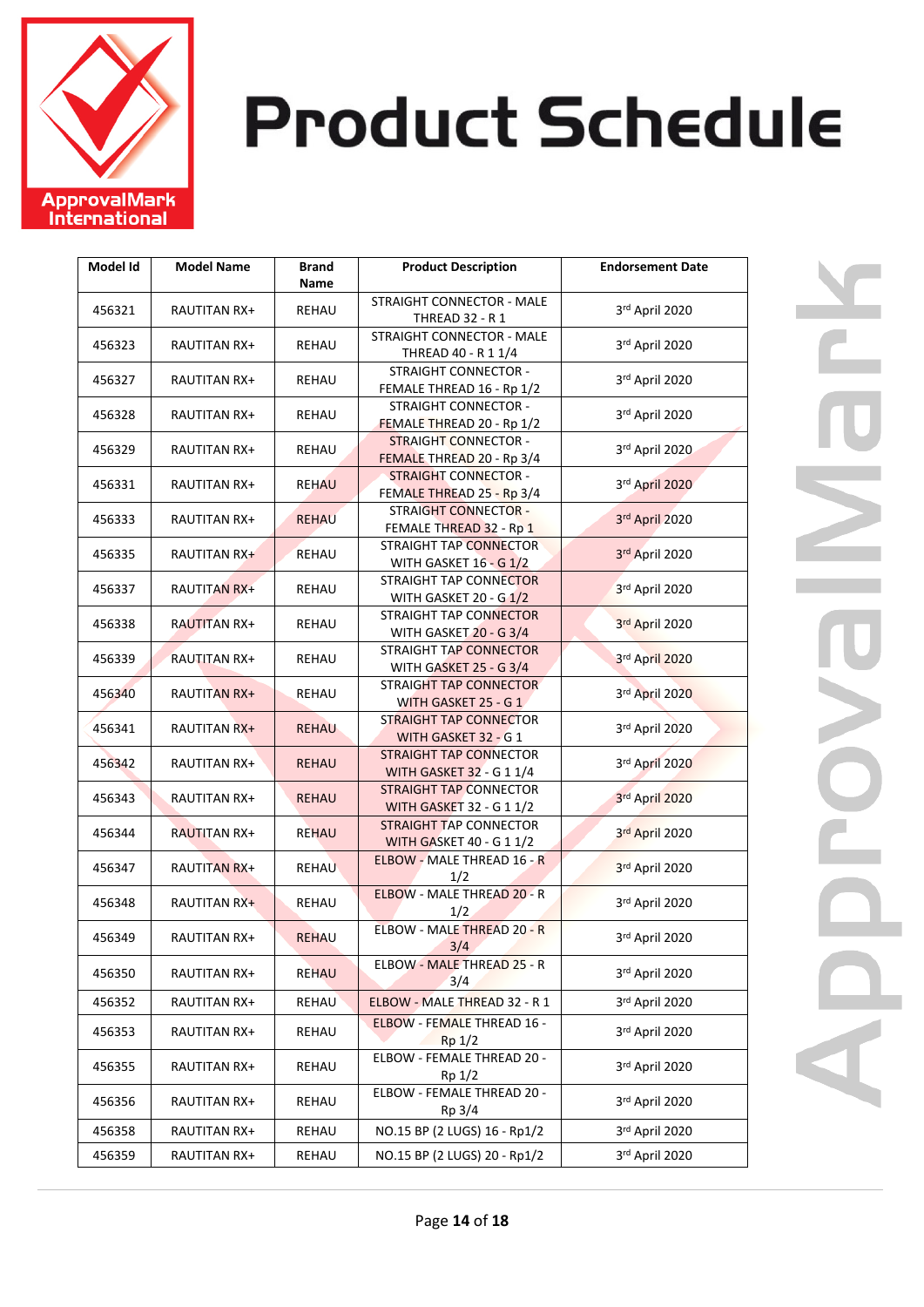

| Model Id | <b>Model Name</b>   | <b>Brand</b><br>Name | <b>Product Description</b>                                  | <b>Endorsement Date</b>        |
|----------|---------------------|----------------------|-------------------------------------------------------------|--------------------------------|
| 456360   | RAUTITAN RX+        | <b>REHAU</b>         | NO.15 BP (2 LUGS) 20 - Rp3/4                                | 3rd April 2020                 |
| 456361   | RAUTITAN RX+        | REHAU                | NO.15 BP (2 LUGS) 25 - Rp3/4                                | 3rd April 2020                 |
| 456367   | RAUTITAN RX+        | REHAU                | NO.15 BP (4 LUGS) 16 - Rp1/2                                | 3rd April 2020                 |
| 456369   | RAUTITAN RX+        | <b>REHAU</b>         | NO.15 BP (4 LUGS) 20 - Rp1/2                                | 3rd April 2020                 |
| 456387   | RAUTITAN RX+        | REHAU                | STOPPER 16                                                  | 3rd April 2020                 |
| 456388   | RAUTITAN RX+        | REHAU                | <b>STOPPER 20</b>                                           | 3rd April 2020                 |
| 456396   | <b>RAUTITAN RX+</b> | <b>REHAU</b>         | TAP CONNECTOR 16 - G 1/2                                    | 3rd April 2020                 |
| 456400   | RAUTITAN RX+        | <b>REHAU</b>         | <b>CONNECTION T-PIECE, MALE</b><br><b>THREAD 16-16-R1/2</b> | 3rd April 2020                 |
| 456401   | RAUTITAN RX+        | <b>REHAU</b>         | <b>CONNECTION T-PIECE, MALE</b><br>THREAD 20-20-R1/2        | 3rd April 2020                 |
| 456402   | RAUTITAN RX+        | <b>REHAU</b>         | <b>CONNECTION T-PIECE, MALE</b><br>THREAD 20-20-R3/4        | 3rd April 2020                 |
| 456403   | <b>RAUTITAN RX+</b> | REHAU                | U-BEND FEMALE SHORT 16/16 -<br>Rp1/2                        | 3rd April 2020                 |
| 456404   | <b>RAUTITAN RX+</b> | <b>REHAU</b>         | U-BEND FEMALE SHORT 20/20 -<br>Rp1/2                        | 3rd April 2020                 |
| 456408   | <b>RAUTITAN RX+</b> | <b>REHAU</b>         | <b>STRAIGHT CONNECTOR -</b><br>FEMALE THREAD 25 - Rp 1      | 3rd April 2020                 |
| 456413   | <b>RAUTITAN RX+</b> | REHAU                | TAP CONNECTOR 20 - G 1/2                                    | 3rd April 2020                 |
| 456414   | RAUTITAN RX+        | <b>REHAU</b>         | T-PIECE, FEMALE THREAD 25 -<br>$Rp1/2 - 25$                 | 3rd April 2020                 |
| 456422   | RAUTITAN RX+        | <b>REHAU</b>         | U-BEND FEMALE LONG 25/25 -<br>Rp1/2                         | 3rd April 2020                 |
| 456431   | RAUTITAN RX+        | <b>REHAU</b>         | ELBOW 90° 25 - 25                                           | 3rd April 2020                 |
| 456441   | RAUTITAN RX+        | <b>REHAU</b>         | <b>STRAIGHT COUPLING 25 - 25</b>                            | 3rd April 2020                 |
| 456445   | <b>RAUTITAN RX+</b> | <b>REHAU</b>         | <b>REDUCING COUPLING 25 - 16</b>                            | 3rd April 2020                 |
| 456446   | <b>RAUTITAN RX+</b> | <b>REHAU</b>         | REDUCING COUPLING 25 - 20                                   | 3rd April 2020                 |
| 456452   | <b>RAUTITAN RX+</b> | <b>REHAU</b>         | T-PIECE 25 - 25 - 25                                        | 3rd April 2020                 |
| 456456   | RAUTITAN RX+        | REHAU                | T-PIECE, REDUCED CENTRE 25 -<br>$16 - 25$                   | 3rd April 2020                 |
| 456457   | <b>RAUTITAN RX+</b> | <b>REHAU</b>         | T-PIECE, REDUCED CENTRE 25 -<br>$20 - 25$                   | 3rd April 2020                 |
| 430778   | RAUTITAN EX+        | <b>REHAU</b>         | Double Elbow 90deg 16/16 -<br>G1/2B                         | 15th December 2020             |
| 430783   | RAUTITAN EX+        | REHAU                | Double Elbow 90deg 20/20 -<br>G1/2B                         | 15 <sup>th</sup> December 2020 |
| 430784   | RAUTITAN EX+        | REHAU                | No.19BP Elbow 16 - G1/2B<br>ext.90                          | 15 <sup>th</sup> December 2020 |
| 430786   | RAUTITAN EX+        | REHAU                | No.19BP Elbow 20 - G1/2B<br>ext.95                          | 15 <sup>th</sup> December 2020 |
| 456012   | RAUTITAN RX+        | REHAU                | ELBOW - MALE THREAD 40 - R 1<br>1/4                         | 15 <sup>th</sup> December 2020 |
| 456013   | <b>RAUTITAN RX+</b> | REHAU                | ELBOW - FEMALE THREAD 32 -<br>Rp 1                          | 15 <sup>th</sup> December 2020 |
|          |                     |                      |                                                             |                                |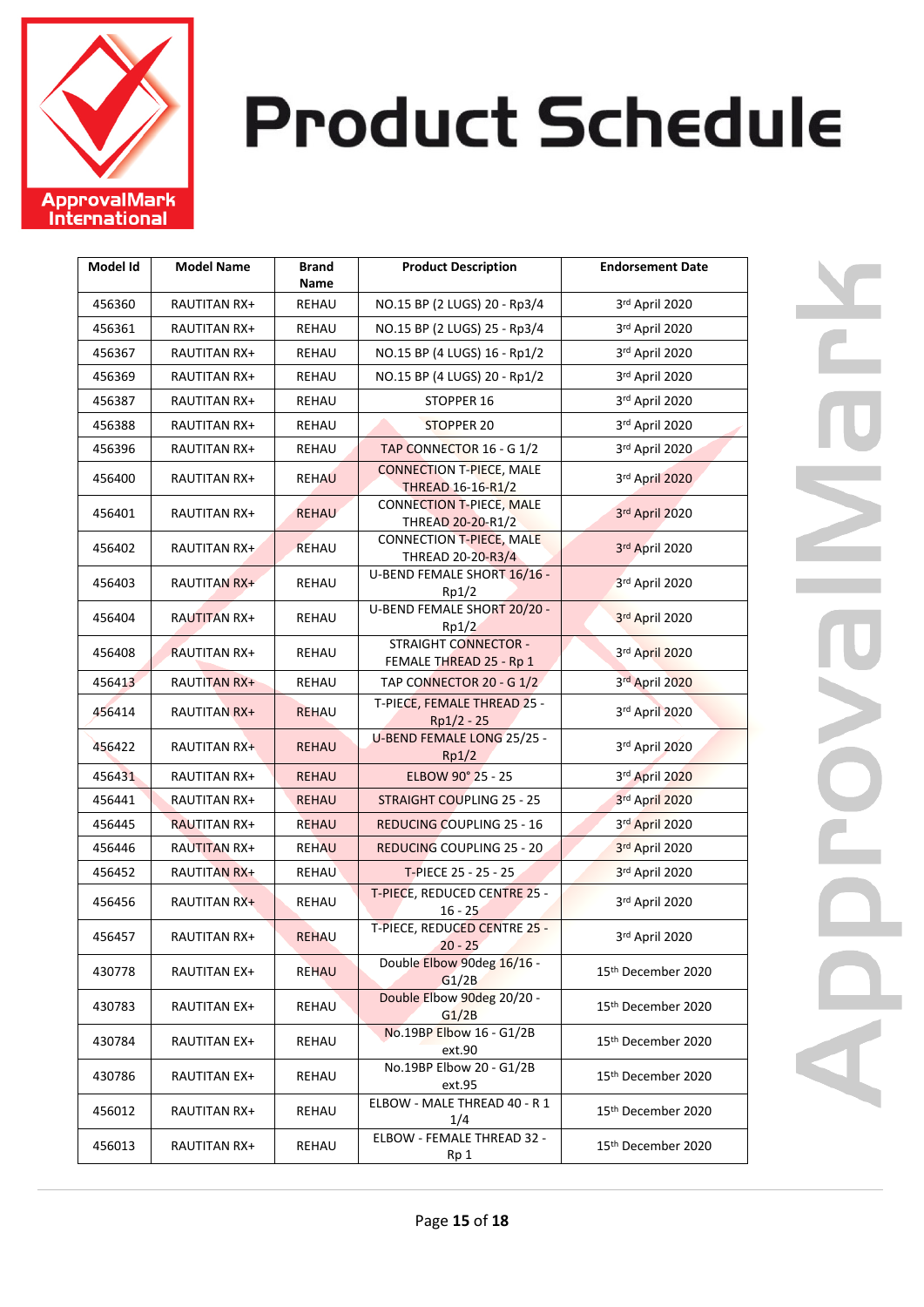

| Model Id | <b>Model Name</b>   | <b>Brand</b><br>Name | <b>Product Description</b>                                   | <b>Endorsement Date</b>        |
|----------|---------------------|----------------------|--------------------------------------------------------------|--------------------------------|
| 456014   | <b>RAUTITAN RX+</b> | REHAU                | ELBOW - FEMALE THREAD 40 -<br>Rp 1 1/4                       | 15th December 2020             |
| 442917   | <b>PINC</b>         | REHAU                | NO.24 T-PIECE 16-16-16                                       | 15 <sup>th</sup> December 2020 |
| 442918   | <b>PINC</b>         | <b>REHAU</b>         | NO.24 T-PIECE 20-20-20                                       | 15 <sup>th</sup> December 2020 |
| 442919   | <b>PINC</b>         | REHAU                | NO.25 T-PIECE, REDUCED<br>CENTRE 20-16-20                    | 15th December 2020             |
| 442920   | <b>PINC</b>         | REHAU                | NO.26 T-PIECE, REDUCED END<br>$20 - 20 - 16$                 | 15th December 2020             |
| 442921   | <b>PINC</b>         | <b>REHAU</b>         | NO.27 T-PIECE, REDUCED<br>CENTRE AND END 20-16-16            | 15th December 2020             |
| 442922   | <b>PINC</b>         | <b>REHAU</b>         | NO.1 STRAIGHT COUPLING 16-<br>16                             | 15th December 2020             |
| 442923   | <b>PINC</b>         | <b>REHAU</b>         | NO.1 STRAIGHT COUPLING 20-<br>20                             | 15th December 2020             |
| 442924   | <b>PINC</b>         | <b>REHAU</b>         | NO.1 REDUCING COUPLING 20-<br>16                             | 15th December 2020             |
| 442925   | <b>PINC</b>         | REHAU                | NO.12 ELBOW, 90°16-16                                        | 15th December 2020             |
| 442926   | <b>PINC</b>         | REHAU                | NO.12 ELBOW, 90°20-20                                        | 15 <sup>th</sup> December 2020 |
| 442927   | <b>PINC</b>         | REHAU                | NO.30 T-PIECE LUG 16-RP 1/2"-<br><b>16 FI</b>                | 15th December 2020             |
| 442928   | <b>PINC</b>         | REHAU                | <b>NO.3 STRAIGHT CONNECTOR,</b><br>MALE THREAD 16 - R1/2"    | 15th December 2020             |
| 442929   | <b>PINC</b>         | <b>REHAU</b>         | NO.3 STRAIGHT CONNECTOR,<br>MALE THREAD 16 - R3/4"           | 15th December 2020             |
| 442930   | <b>PINC</b>         | <b>REHAU</b>         | <b>NO.3 STRAIGHT CONNECTOR,</b><br>MALE THREAD 20 - R1/2"    | 15th December 2020             |
| 442931   | <b>PINC</b>         | <b>REHAU</b>         | NO.3 STRAIGHT CONNECTOR,<br>MALE THREAD 20 - R3/4"           | 15th December 2020             |
| 442932   | <b>PINC</b>         | <b>REHAU</b>         | <b>NO.2 STRAIGHT CONNECTOR,</b><br>FEMALE THREAD 16 - RP1/2" | 15 <sup>th</sup> December 2020 |
| 442933   | <b>PINC</b>         | <b>REHAU</b>         | NO.2 STRAIGHT CONNECTOR,<br>FEMALE THREAD 20 - RP3/4"        | 15 <sup>th</sup> December 2020 |
| 442934   | <b>PINC</b>         | REHAU                | NO.13 ELBOW, MALE THREAD<br>$16 - R1/2"$                     | 15th December 2020             |
| 442935   | <b>PINC</b>         | <b>REHAU</b>         | NO.13 ELBOW, MALE THREAD<br>$20 - R1/2"$                     | 15th December 2020             |
| 442936   | <b>PINC</b>         | <b>REHAU</b>         | NO.13 ELBOW, MALE THREAD<br>$20 - R3/4"$                     | 15th December 2020             |
| 442937   | <b>PINC</b>         | <b>REHAU</b>         | NO.14 ELBOW, FEMALE THREAD<br>$16 - \frac{RP1}{2}$           | 15th December 2020             |
| 442938   | <b>PINC</b>         | REHAU                | NO.14 ELBOW, FEMALE THREAD<br>20 - RP1/2"                    | 15th December 2020             |
| 442939   | <b>PINC</b>         | REHAU                | NO.14 ELBOW, FEMALE THREAD<br>20 - RP3/4"                    | 15 <sup>th</sup> December 2020 |
| 442940   | <b>PINC</b>         | REHAU                | NO.61 STOPPER 16                                             | 15th December 2020             |
| 442941   | <b>PINC</b>         | <b>REHAU</b>         | NO.61 STOPPER 20                                             | 15 <sup>th</sup> December 2020 |
| 442942   | <b>PINC</b>         | REHAU                | NO.19 BP ELBOW, MALE<br>PARALLEL THREAD 16-G1/2"<br>65MM     | 15 <sup>th</sup> December 2020 |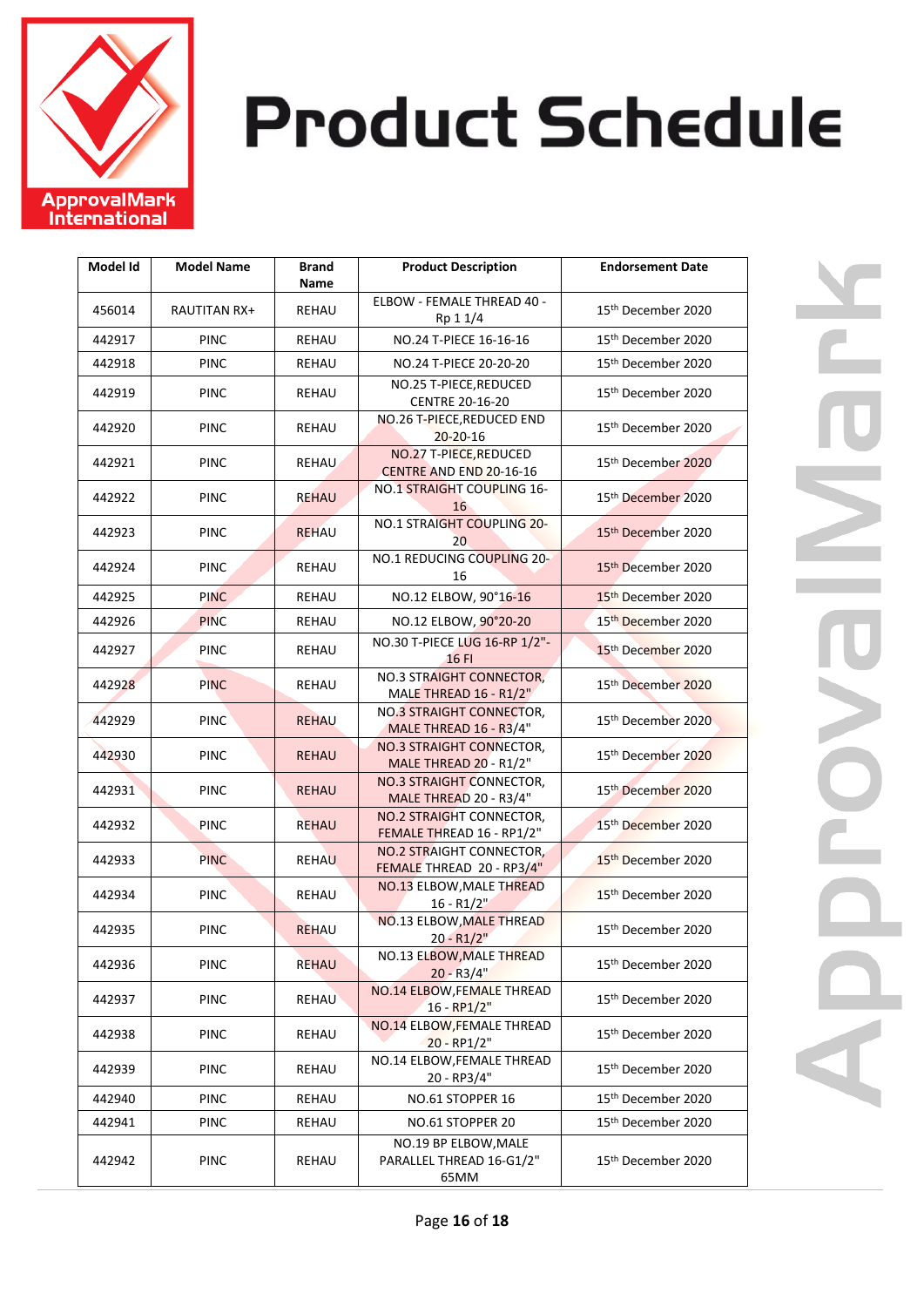

| Model Id | <b>Model Name</b>                             | <b>Brand</b><br>Name | <b>Product Description</b>                                           | <b>Endorsement Date</b>        |
|----------|-----------------------------------------------|----------------------|----------------------------------------------------------------------|--------------------------------|
| 442943   | <b>PINC</b>                                   | <b>REHAU</b>         | NO.19 BP ELBOW, MALE<br>PARALLEL THREAD 16-G1/2"<br>90MM             | 15th December 2020             |
| 442944   | <b>PINC</b>                                   | REHAU                | NO.19 BP ELBOW, MALE<br>PARALLEL THREAD 20-G1/2"<br>95MM             | 15th December 2020             |
| 442945   | <b>PINC</b>                                   | REHAU                | NO.15 BP ELBOW, FEMALE<br>THREAD 16 - RP1/2"                         | 15th December 2020             |
| 442946   | <b>PINC</b>                                   | <b>REHAU</b>         | NO.15 BP ELBOW, FEMALE<br><b>THREAD 16 - RP3/4"</b>                  | 15 <sup>th</sup> December 2020 |
| 442947   | <b>PINC</b>                                   | <b>REHAU</b>         | NO.15 BP ELBOW, FEMALE<br><b>THREAD 20 - RP1/2"</b>                  | 15th December 2020             |
| 442948   | <b>PINC</b>                                   | <b>REHAU</b>         | NO.15 BP ELBOW, FEMALE<br><b>THREAD 20 - RP3/4"</b>                  | 15th December 2020             |
| 442949   | <b>PINC</b>                                   | REHAU                | NO.15 BP ELBOW, FEMALE<br>THREAD, TOP WINGBACK 16 -<br>RP1/2         | 15th December 2020             |
| 442950   | <b>PINC</b>                                   | REHAU                | NO.15 BP ELBOW, FEMALE<br>THREAD, TOP WINGBACK 20 -<br>RP1/2         | 15 <sup>th</sup> December 2020 |
| 442951   | <b>PINC</b>                                   | REHAU                | NO.15 BP ELBOW, FEMALE<br>THREAD, TOP WINGBACK 20 -<br>RP3/4         | 15th December 2020             |
| 442952   | <b>PINC</b>                                   | <b>REHAU</b>         | <b>NO.63 BENT TAP CONNECTOR</b><br>$16 - G1/2"$                      | 15th December 2020             |
| 442953   | <b>PINC</b>                                   | <b>REHAU</b>         | <b>NO.63 BENT TAP CONNECTOR</b><br>$20 - G3/4"$                      | 15th December 2020             |
| 442954   | <b>PINC</b>                                   | <b>REHAU</b>         | <b>NO.62 STRAIGHT TAP</b><br>CONNECTOR 16 - G1/2"                    | 15th December 2020             |
| 442955   | <b>PINC</b>                                   | <b>REHAU</b>         | <b>NO.62 STRAIGHT TAP</b><br>CONNECTOR 20 - G3/4"                    | 15th December 2020             |
| 442956   | <b>PINC</b>                                   | <b>REHAU</b>         | <b>COPPER UNION CONNECTOR 16</b><br>- DN15 NZ                        | 15 <sup>th</sup> December 2020 |
| 442957   | <b>PINC</b>                                   | <b>REHAU</b>         | <b>COPPER UNION CONNECTOR 20</b><br>- DN20 NZ                        | 15 <sup>th</sup> December 2020 |
| 442958   | <b>PINC</b>                                   | <b>REHAU</b>         | <b>HOSE PLATE 16 - RP1/2"</b>                                        | 15 <sup>th</sup> December 2020 |
| 442959   | <b>PINC</b>                                   | <b>REHAU</b>         | <b>NO.62 STRAIGHT TAP</b><br><b>CONNECTOR W/GASKET 16 -</b><br>G1/2" | 15th December 2020             |
| 442960   | <b>PINC</b>                                   | REHAU                | <b>NO.62 STRAIGHT TAP</b><br><b>CONNECTOR W/GASKET 20 -</b><br>G3/4" | 15th December 2020             |
| 431935   | <b>PINC</b>                                   | REHAU                | TRANSITION T-PIECE 25RT - 20 -<br><b>25RT RAUTITAN</b>               | 15th December 2020             |
| 431936   | <b>PINC</b>                                   | REHAU                | <b>TRANSITION COUPLING 16 -</b><br><b>25RT RAUTITAN</b>              | 15th December 2020             |
| 431937   | <b>PINC</b>                                   | REHAU                | <b>TRANSITION COUPLING 20 -</b><br><b>25RT RAUTITAN</b>              | 15th December 2020             |
| 108887   | <b>RAUTITAN Fire</b><br>Sprinkler<br>Assembly | REHAU                | Fire Sprinkler T-piece w/bracket<br>32-Rp1/2-32 Female               | 21st January 2021              |